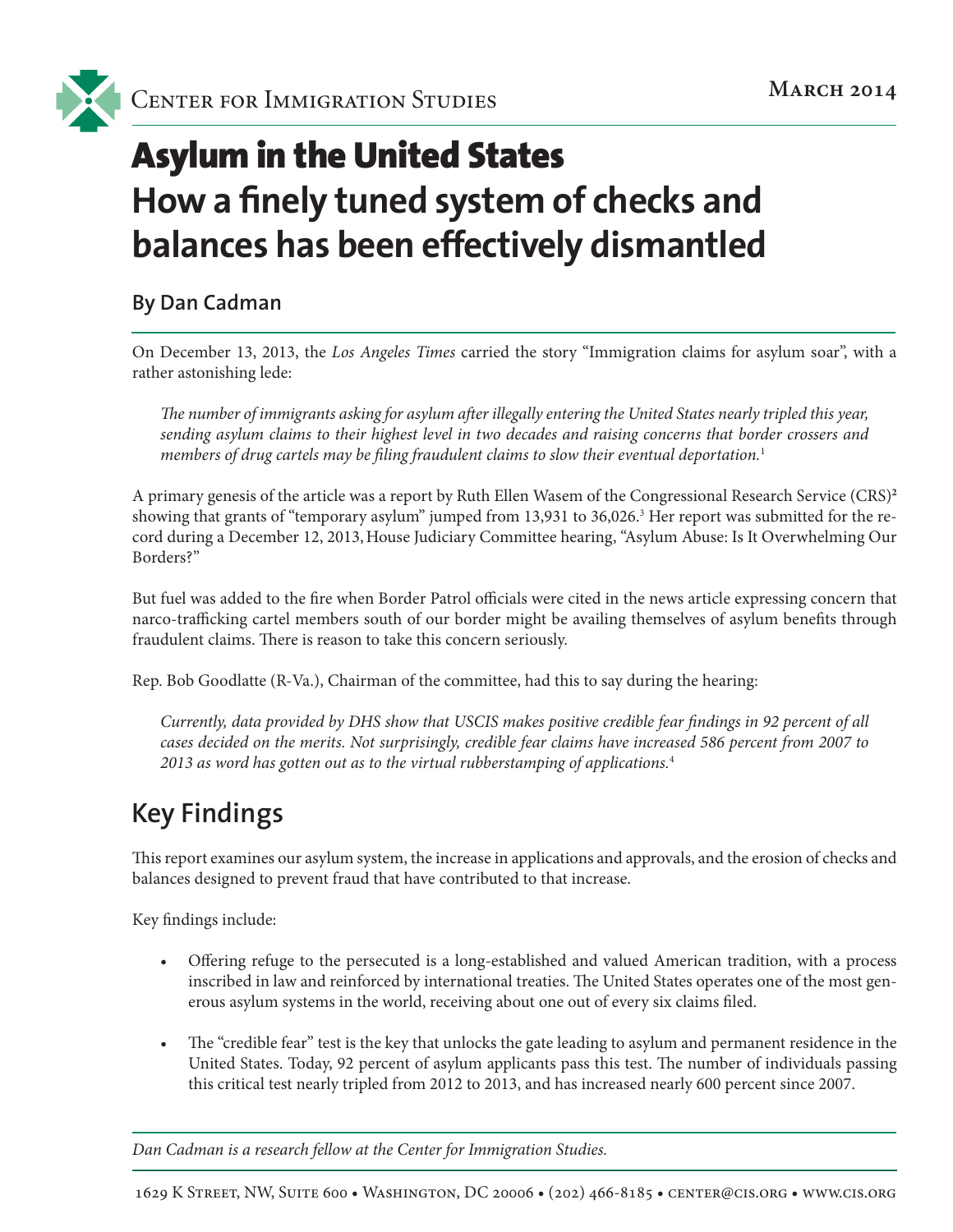- Over the years, Congress and the executive branch have implemented provisions designed to stem fraud and abuse of the asylum system, but these have become less viable over time. Some have been undone by executive action or policy and others whittled down by judicial decisions.
- Notably, the statutory mandate to detain asylum seekers until their credibility can be established has been largely ignored, according to a leaked DHS report to Congress on the subject.
- Another report on the results of an innovative program to detect fraud in asylum applications found that only 30 percent of applications could be confirmed as fraud-free, while 70 percent were confirmed fraudulent or had strong indicators of fraud. This report was suppressed by the Obama administration, which has discontinued the fraudfinding audits.
- A series of judicial rulings has expanded the boundaries of approvable asylum claims, which further encourages aliens to apply — increasing the likelihood of fraud. More concerning, these rulings have created opportunities for dangerous individuals, such as gang members, cartel operatives, and even supporters of terrorist groups to qualify for asylum, despite involvement in crime and violence that would otherwise be grounds for exclusion or deportation.
- The comprehensive immigration bill approved in 2013 by the Senate included a long list of proposed changes to the asylum system that would dismantle the few checks on fraud and abuse that remain. These include allowing previous asylum fraudsters to re-apply and qualify and allowing asylum to be granted instantly upon application, before any vetting of the applicant occurs.
- The reasonable reforms proposed in this report can be implemented by Congress and the executive branch to balance our interest in providing refuge for genuine applicants while deterring those who seek to exploit our welcome to the oppressed. These include curbing further expansion of the protected grounds for granting of asylum; removing incentives for fraud; auditing to detect fraud; establishing additional bars to asylum for individuals (such as gang members) who victimize others; and mandating that government officials investigate, prosecute, and penalize those who abuse the process.

## **Background**

Ever since men have bonded together into civil societies, two notions have been present in those societies in one form or another: exile and sanctuary.

Exile generally involved someone being cast out of society for conduct or expressions of thought contrary to that society's norms. Sanctuary represented its obverse, someone fleeing the reach of a society for crimes real or perceived, usually to another land.

Oddly, though, sanctuary in the ancient world sometimes consisted of flight to a particular, acknowledged spot physically within the society's boundaries, but nonetheless deemed outside of its reach — usually a site held to be sacred to the gods, and thus not subject to man's rules. Concepts of the inapplicability of civil law within the religious realm, however, continued well into the development of European nations, with the Mother Church not only enforcing its own set of laws, at times with terrible effect (witness the Inquisition), but also providing in its churches, monasteries, and elsewhere places of refuge from the monarch's sometimes inflexible and arbitrary application of law.

Modern notions of sanctuary have come down to us from those ancient origins, and are now embedded in a variety of international laws and treaties. The term of art used in these treaties is *non-refoulement*, or non-return. The operative principle is that nations have a duty not to return victims of persecution to their persecutors. The United Nations has a robust governing body charged with overseeing their implementation, the U.N. High Commissioner for Refugees (UNHCR).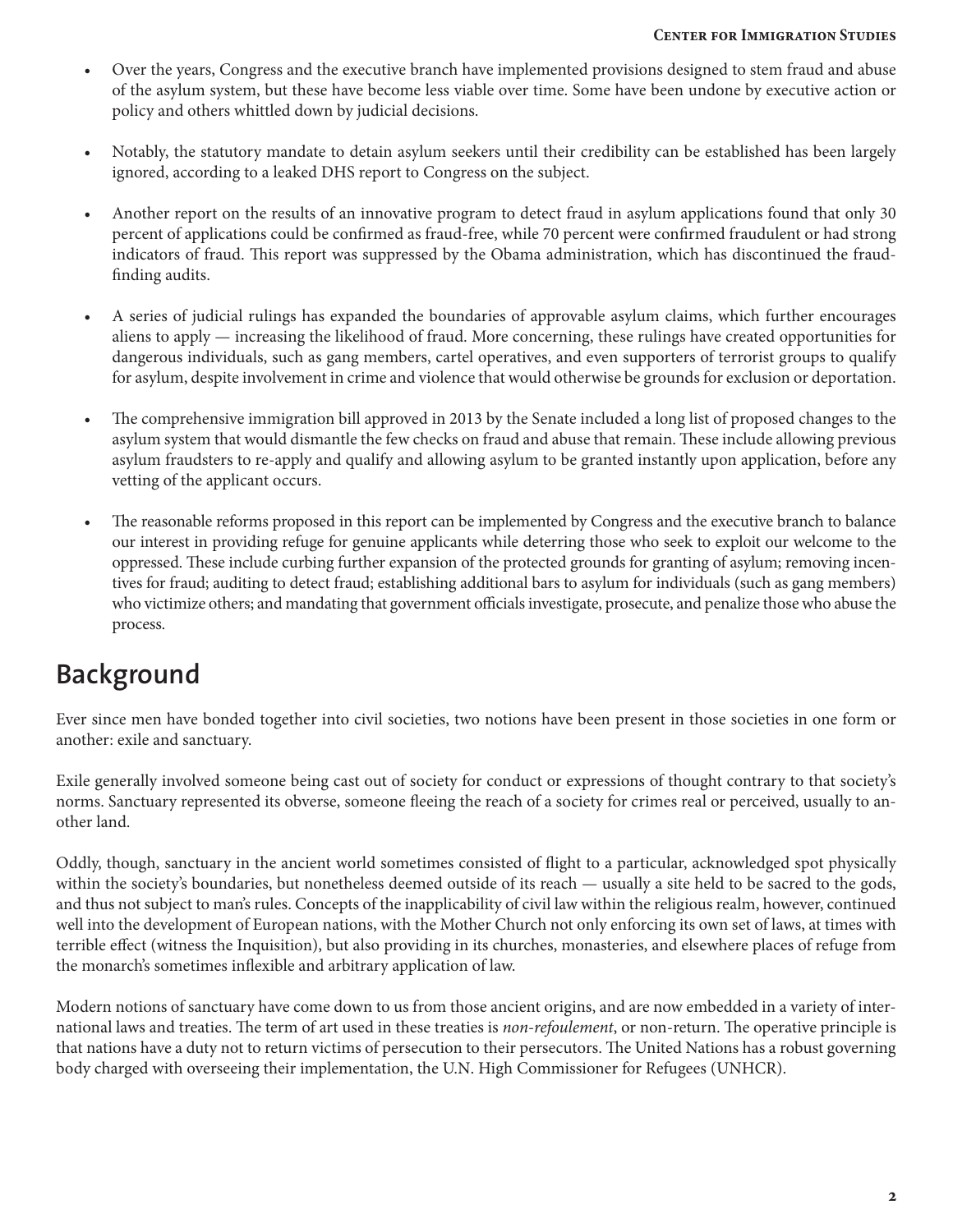## **Forms of Non-Return Found in U.S. Immigration Law**

Although this report is specifically about asylum, it is important to understand the underpinnings of non-return in all its forms. The United States is signatory to several international agreements relating to non-refoulement and, by way of rendering them effective, has embedded them in particular sections of the Immigration and Nationality Act (INA). Non-return takes several forms within the INA:<sup>5</sup>

- Refuge ("Refugee Status")
- Asylum
- Withholding of Removal (deportation)
- Relief under the Convention against Torture and Other Cruel, Inhuman Or Degrading Treatment or Punishment (commonly referred to simply as the Convention Against Torture, or "CAT")6

There are also some additional niche "safe haven" programs provided for by law that are not cognizable under international agreements, but that have grown out of our involvement in theaters of war in Iraq and Afghanistan. The general outline of these programs is the same: to provide for the possibility of resettlement in the United States for individuals and their families who have provided assistance to the U.S. armed forces or civilian agencies operating in those countries.

**Refuge.** The granting of refuge — formally granting an individual status as a refugee — under United States immigration laws is authorized by Section 207 of the INA, although the definition of a refugee is found earlier in the Act, at Section 101(a) (42).7 That section, and its implementing regulations, codify the particular grounds of persecution that must be established before an individual is granted refuge.

Refugees are generally people outside of their own country who are unable or unwilling to return home because they fear serious harm.8 In the context of our laws, a person must be outside the boundaries of the United States to apply for refugee status. In addition to the five grounds, as laid out under international treaty and the INA, the United States recognizes certain other, specific, classes of people as entitled to apply for refugee status based on amendments written into federal law (the Lautenberg Amendment and the Specter Amendment).<sup>9</sup>

**Asylum***.* The granting of asylum is authorized by Section 208 of the INA.10 The grounds for granting asylum are precisely the same as those for granting refugee status. However an individual seeking asylum is either already physically within the borders of the United States or at its threshold, for instance at an air, land, or sea port of entry.

It is noteworthy that, unlike individuals granted lesser non-refoulement protections such as withholding of removal and Torture Convention relief, both asylees and refugees are entitled to apply for adjustment to lawful permanent residence one year after the date of grant of their initial status.11 As can be imagined, this fact is a strong incentive for individuals who have no other possible method of obtaining the right to live and work in the United States to attempt to gain refuge or asylum by whatever means necessary, including through filing of fraudulent claims.

**Withholding of Removal and Convention Against Torture***.* Withholding of removal is authorized by Section 241(b)(3) of the INA.<sup>12</sup> It is a lesser form of relief than asylum and provides no path to resident alien status. It is granted to individuals who are ineligible for asylum, either because they did not apply in a timely manner or, frequently, because they are barred from asylum for having committed certain acts or crimes. To obtain withholding, they must show a fear of persecution under the same grounds used to adjudicate asylum applications. In the discretion of the immigration authorities, the deportation of such persons, despite their adverse history, may not be required if to do so would put them at substantial risk of death or serious harm, although particularly serious crimes or proof that the applicant is a persecutor will still render aliens ineligible for withholding.

But even in the worst circumstances, say that the individual is a war criminal or terrorist, he or she may still be entitled to protection under the terms of CAT. This is a last-ditch protection for the even the most vile among us, insofar as signatories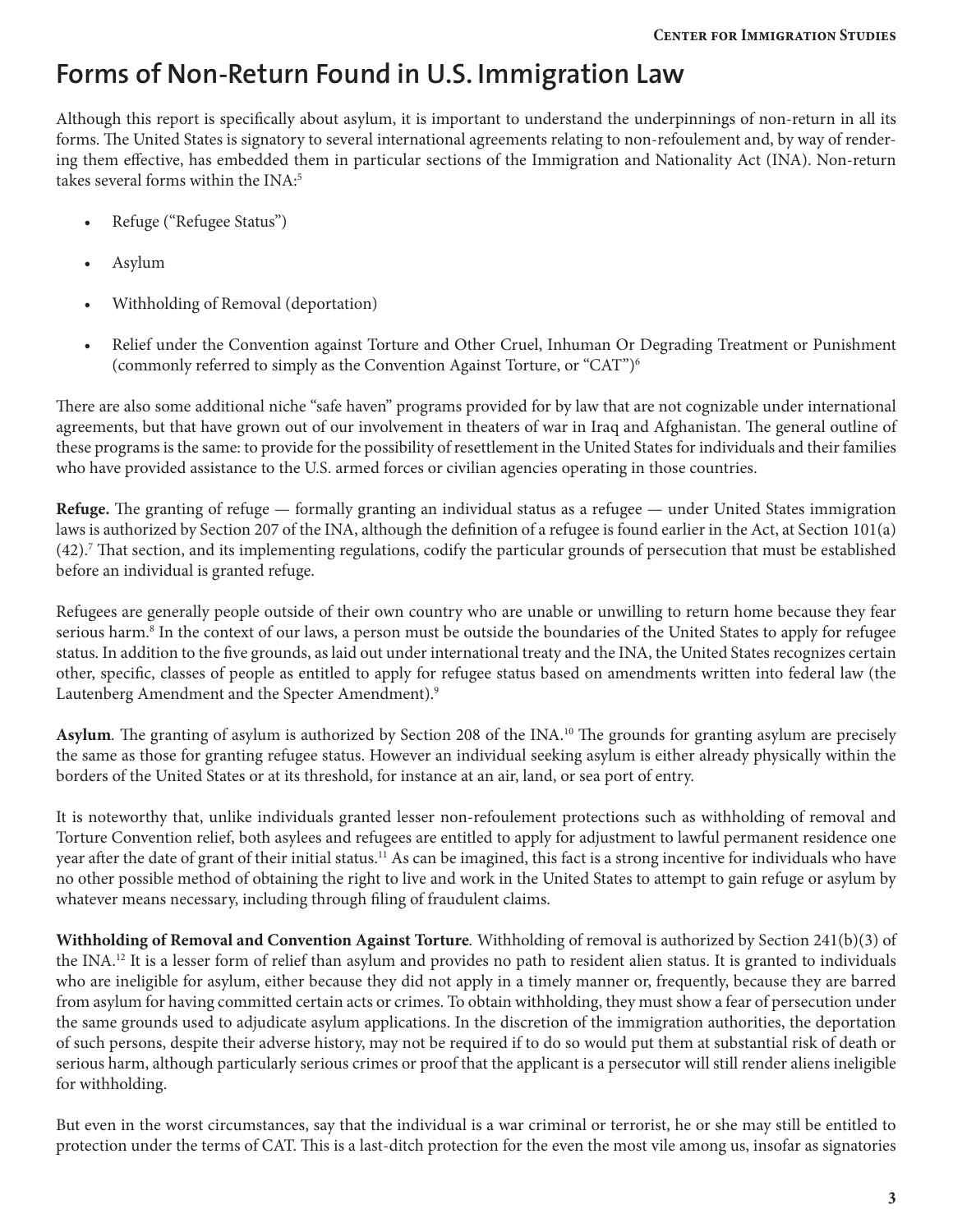to the convention have affirmed their belief that no one should be subjected to torture. Once the terms of the convention have been found to apply to an individual, the options for the alien's deportation are limited to either receiving and accepting assurances from the country of return that his or her conditions of return will be humane<sup>13</sup> or finding a different country to which he or she will be admitted, a difficult proposition when the person in question is himself a terrorist, war criminal, or persecutor.14 These alternatives are rarely available for obvious reasons and strenuously opposed by human rights groups.15

It should be noted, though, that the federal government's failure or inability to use them more frequently puts it in the invidious situation of either placing such an individual into indefinite detention (a near impossibility in light of the Supreme Court's decision in *Zadvydas v. Davis*, in which the court stated "We have found nothing in the history of these statutes that clearly demonstrates a congressional intent to authorize indefinite, perhaps permanent, detention.")16 or, on the other hand, appearing to harbor and coddle the worst of mankind by releasing such malefactors into society.

## **The Five Grounds for Asylum**

The designated grounds for granting asylum are precisely the same as those for individuals seeking to obtain refugee status.

Under international agreements, and as embedded in federal immigration law, "Refugee status ... may be granted to people who have been persecuted or fear they will be persecuted on account of race, religion, nationality, and/or membership in a particular social group or political opinion."17

Readers should also note that there is absolutely no provision for seeking asylum based on economic circumstances, no matter how severe. This is, in a way, a curiosity in that it provides no avenue of relief for starving families in drought- or warstricken regions, even where widespread famine and death prevail. In another sense, though, it is a pragmatic recognition that were economic privation to provide a basis for refuge or asylum, massive movements of people would result in destabilization of many governments the world over.

While the five enumerated grounds appear reasonably straightforward at first blush, they become a tangled web on further consideration because they are not further defined. For instance:

- How does ethnicity play within the context of the specified grounds of race and nationality?
- What about individuals who are of the same race, ethnicity, and perhaps even nationality, but are of differing, or minority, tribes or clans? Do they merit protection from the majority?
- Does gender or sexual orientation merit protection, even though neither is mentioned in the five grounds?
- What does it mean to have a political opinion? And what if that opinion is odious to the majority?

These are the questions that have plagued executive branch officials, tribunals, and courts since enactment of the laws covering asylum — and that have, in more than one instance, opened the door to administrative and judicial activism in defining "social group" and "political opinion" in ways that were never conceived by our leaders and legislators when signing the agreements or codifying the enacting statutes.<sup>18</sup> And, it must be said, interpretations that have led to grants of relief under the asylum and related laws often reflect the views of the prevailing administration, right or left (to the extent those phrases have meaning in the immigration context), which inevitably appoints leaders to its immigration agencies whose moral and social views are consonant with the president's.

### **The Distinction Between Asylees and Refugees**

Although the grounds for claiming asylum are the same as those for seeking refugee status, there are some singular differences in law and regulation and, consequently, also in the review and adjudication processes used.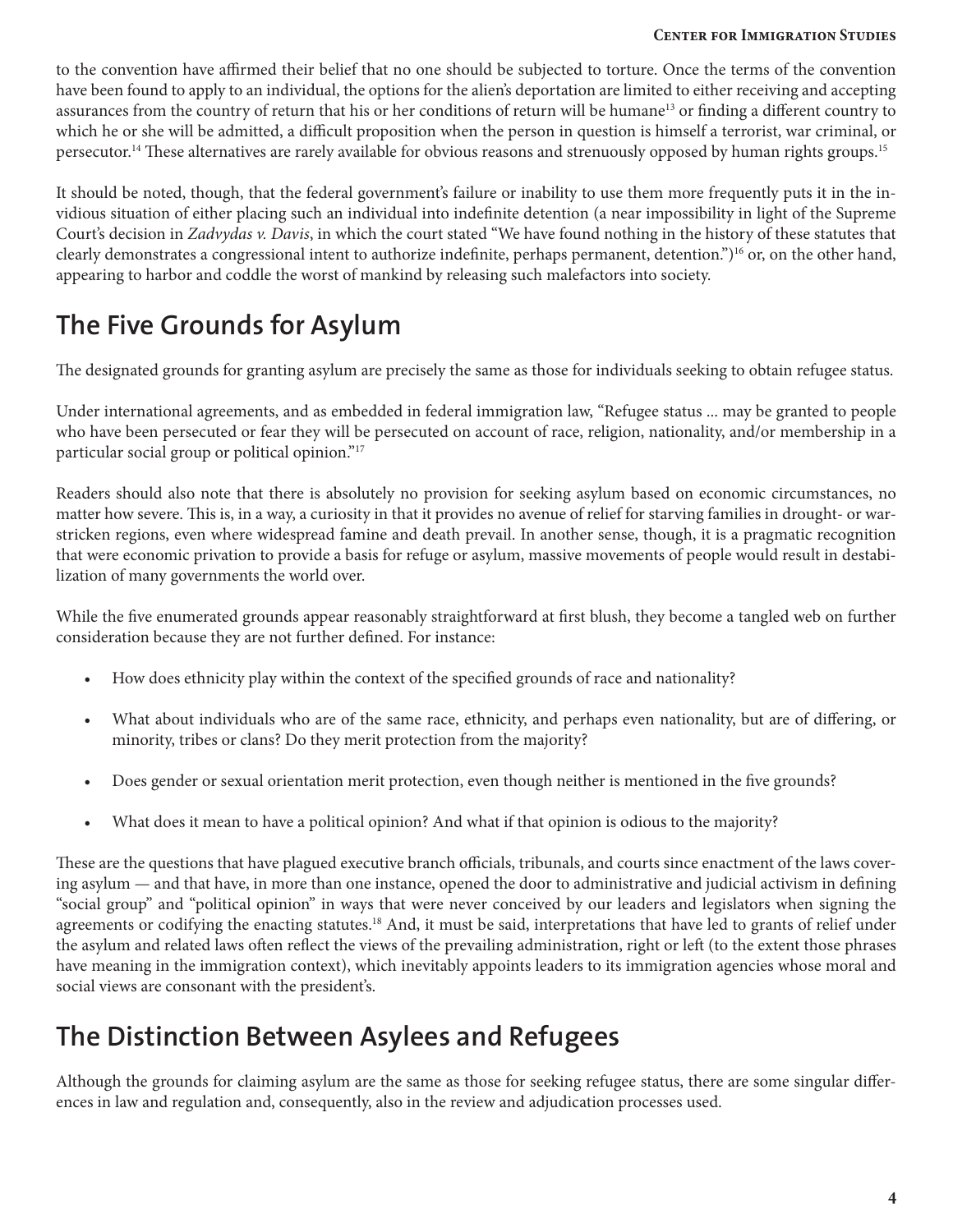This gives refugee/asylum officers, members of a specialized division within U.S. Citizenship and Immigration Services (USCIS), the immigration benefits-granting arm of the Department of Homeland Security (DHS), a bit more say in who is interviewed, when they are interviewed, and whether, or when, they will be permitted to enter the country.19

By contrast, there are no numerical ceilings for asylum; consequently it is in some ways more subject to abuse since anyone within the boundaries of the United States, or at its doorstep, may make a claim.

Seeking asylum is a multi-step process. What is more, there are "affirmative" claims and "defensive" claims, each of which has a somewhat different process because of how they come about.

### *Affirmative vs. Defensive Asylum Claims*

Affirmative claims begin shortly after an individual's arrival because he presents himself to a DHS officer (sometimes, but not always, a CBP inspector at a port of entry) or appears at a USCIS office to make the request, file the appropriate forms, get fingerprinted and photographed for registry and background inquiry purposes, await an interview, await the results, etc. It is a lengthy process because there are inevitable delays in interviews and decisions owing to backlogs. These delays work to the advantage of fraudulent and frivolous claimants because, even if they are ultimately denied, if they can at least pass the preliminary credible fear test, they buy themselves many months, often years, living and working legally in the United States while awaiting their formal asylum interview and the subsequent decision.

But in every case, a grant of asylum in the affirmative context is predicated on a key initial finding: An individual must establish to the satisfaction of a USCIS asylum officer that he has a "credible fear" of persecution in his country of nationality or habitual residence. A determination by the officer that the fear is not credible usually results in serving of charges alleging that the individual is removable from the United States and requiring that he appear before an immigration judge to adjudicate the charges. The same is true if, ultimately, there is a denial by USCIS officers of the formal asylum claim subsequent to the credible fear finding.

In such cases, the individual may renew his application for asylum with the presiding judge, who will be obliged to adjudicate the request for asylum in tandem with the charges alleging inadmissibility to the United States (some of which could conceivably also act as a bar to asylum depending on their severity, such as in the case of conviction for particularly serious crimes).

In port-of-entry cases, the CBP inspector will defer admitting the individual to the United States once an asylum request is made and initiate contact with USCIS so that a credible fear claim may be reviewed by asylum officers. If the asylum officer determines that the claim is not credible, the individual may be permitted to withdraw his application for admission and depart. If he wishes to pursue the request for asylum, it becomes a defensive case because it can only be reviewed in the context of a removal hearing in immigration court. Exclusion charges will be prepared and the individual served with notice to appear before an immigration judge, just as with an alien who sought the benefit unsuccessfully with USCIS.

Defensive claims also come about as the result of apprehension at or near the nation's external boundaries by the Border Patrol, whose agents form a division within CBP, or by ICE agents within the interior. In these cases, as in the affirmative cases described earlier, the individual may renew his application for asylum with the presiding judge, who will be obliged to adjudicate the request for asylum in tandem with the charges alleging inadmissibility to, or deportability from, the United States.<sup>20</sup>

Even interdiction of intended migrants in international waters by the U.S. Coast Guard (also a DHS component) can result in a formal application for asylum if, as the result of "asylum pre-screening" conducted on board the Coast Guard vessel, there is a finding of credible fear.

A description of the affirmative and defensive processes, and a table contrasting them, can be found on the USCIS website although, as can be seen from the examples given, there is an elasticity between the two that defies easy categorization of either one.<sup>21</sup>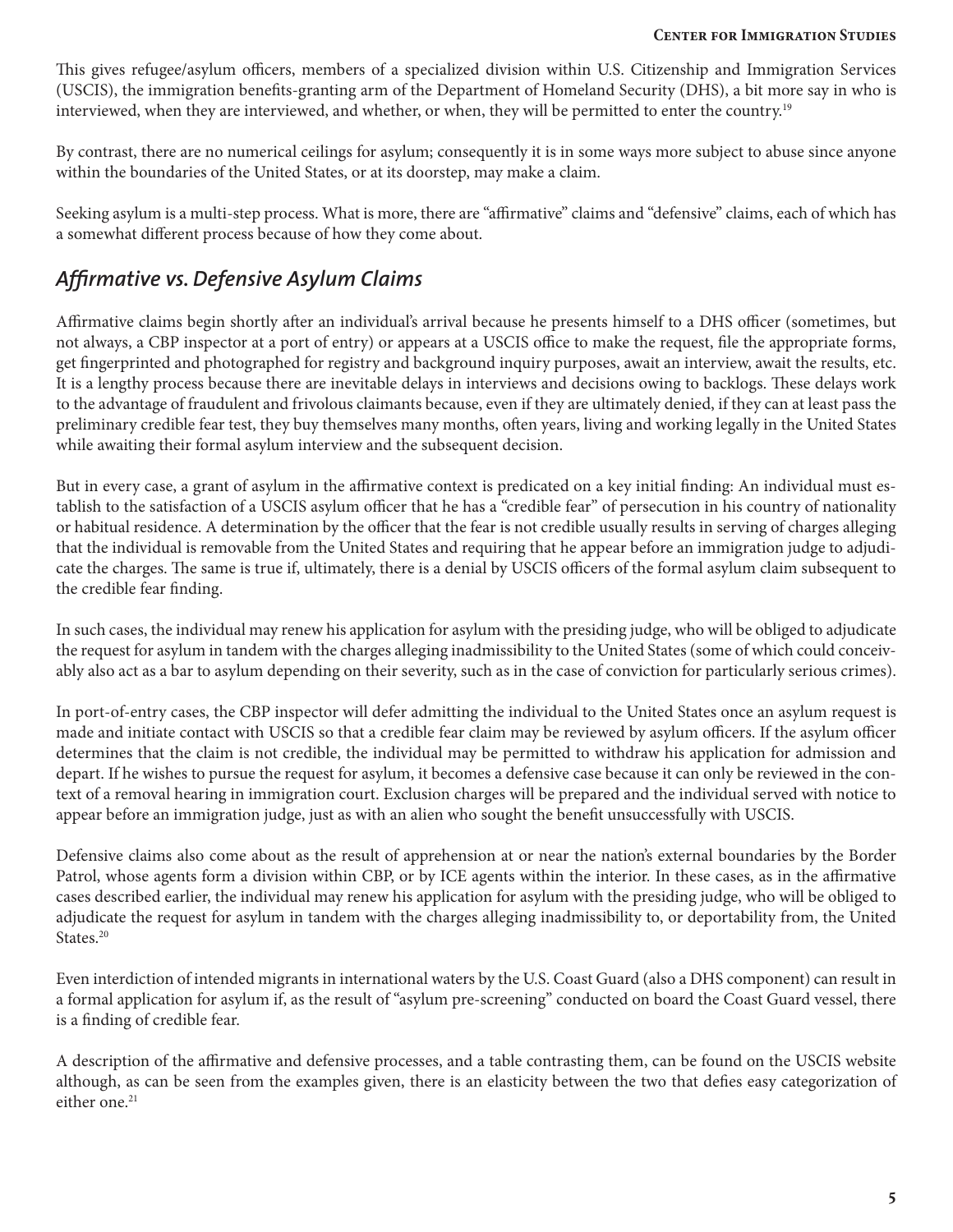### *Credible Fear vs. Well-Founded Fear*

Passing the credible fear test is to leap a major hurdle in one's pursuit of asylum. And even if one's application for asylum ultimately fails, in the interim there most likely has been a long hiatus (consisting of months, not infrequently years) between a finding of credible fear and a final denial of asylum, during most of which the individual has almost certainly been at liberty, has been working if he so chooses, and has had more than enough time to become familiar with his surroundings so that, if the final decision is negative, he can simply melt into society rather than face the possibility of expulsion.

But credible fear alone is not the full litmus test. An applicant must establish that he has been the victim of past persecution, or that he faces a "well-founded fear" of future persecution. Establishing well-founded fear imposes a higher burden of proof on the applicant than credible fear, but establishing credible fear is a good first step.

Exactly what constitutes a "well-founded fear" has been the subject of innumerable precedential administrative and judicial cases. According to the *Immigration Judge Benchbook*, "The applicant's 'desire to avoid a situation entailing the risk of persecution' may be enough to prove a well-founded fear and thus, establish eligibility for asylum relief."22

Some scholars believe that a one-in-10 chance of persecution is adequate to establish a well-founded fear. This belief is based on the language used by Justice Stevens in issuing the Supreme Court ruling in *INS v. Cardoza Fonseca*: "There is simply no room in the United Nations' definition for concluding that, because an applicant only has a 10 percent chance of being shot, tortured, or otherwise persecuted, he or she has no 'well founded fear' of the event's happening."<sup>23</sup>

Much of the determination as to whether an applicant has met the "well-founded fear" standard rests on two prongs: the adjudicator or court's assessment of his credibility, combined with what is known about circumstances involving human rights violations or persecution in the country he has left. These circumstances are known as "country conditions".

**Applicant Credibility.** Because in many, perhaps even most, cases, an individual cannot prove with direct evidence that he has been a victim of past persecution or that he will be subject to future persecution sufficient to meet the well-founded fear standard, great weight is given to his testimony, demeanor, factual representations, etc. Unfortunately, the weight given to credibility is so well known among aliens, shadowy third parties, and the less-scrupulous practitioners of law, that it has bred a virtual cottage industry of "coaches" who assist in putting together facially credible tales of persecution to be used in the individual's formal application and face-to-face interview when summoned by the authorities.<sup>24</sup>

**Country Conditions.** Applying what is known of country conditions to individual cases has become so important that, in addition to yearly publications by the UN High Commissioner for Human Rights and the U.S. Department of State, there are a plethora of publications of varying degrees of use and, frankly, accuracy that are promulgated by various nongovernmental organizations and immigrant advocacy groups.<sup>25</sup>

### *Other Hurdles*

There are other hurdles, of course, to obtaining asylum, such as if the applicant:

- Was firmly resettled in a third country prior to seeking asylum in the United States, or can be safely removed to a third country under bilateral agreements;
- Has been convicted of a "particularly serious crime";
- Has committed a "serious nonpolitical crime" outside the United States;
- Has engaged in or supported terrorism, or is likely to do so, represented or maintained membership in a terrorist organization, or incited terrorism or received terrorist training;
- Ordered, incited, assisted, or otherwise participated in the persecution of any person on account of race, religion, nationality, membership in a particular social group, or political opinion;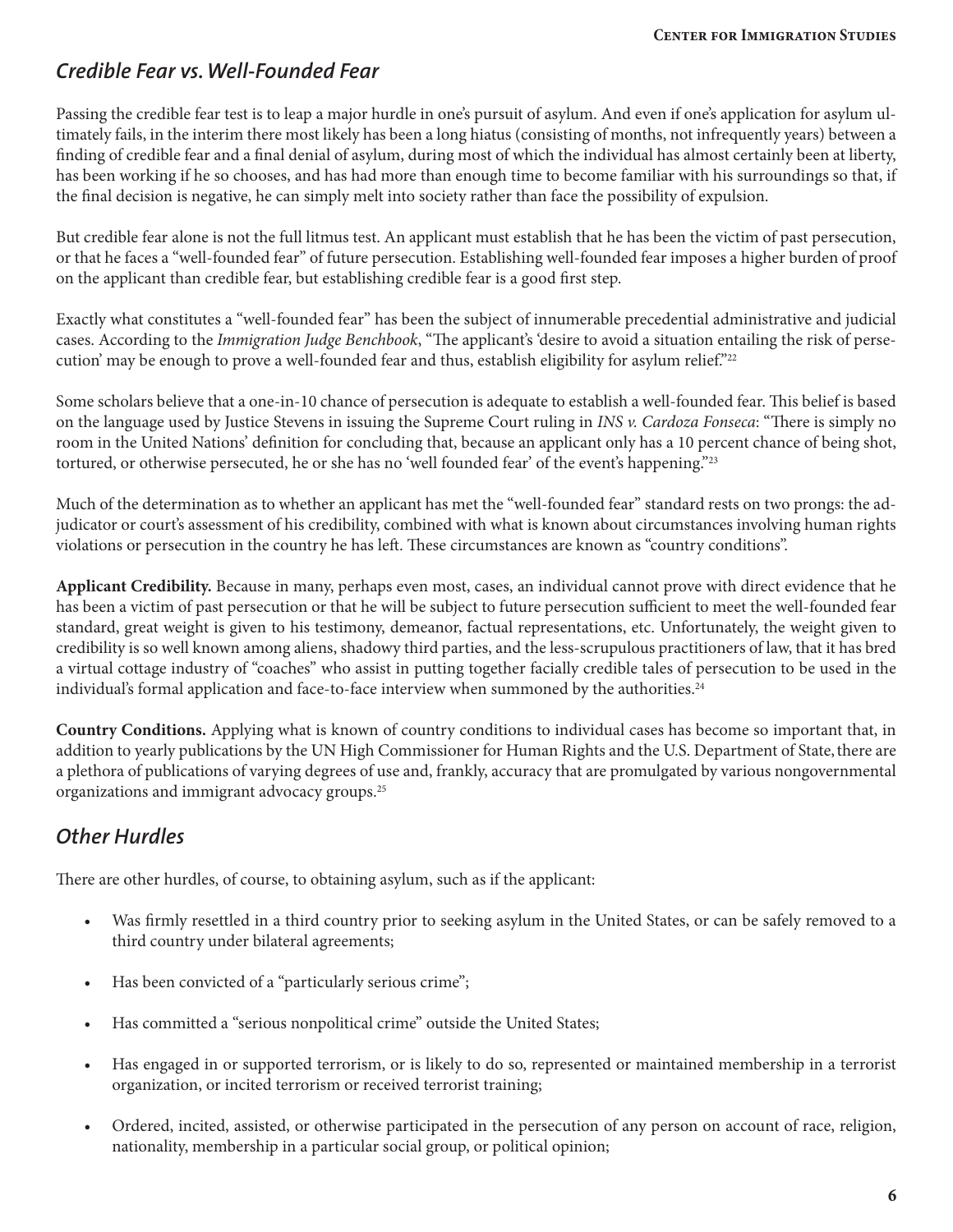- Is a danger to the security of the United States; or
- Is the spouse or child of an individual who is inadmissible for any of the above reasons within the five years prior to making application for asylum.

Regrettably, many of the terms used by these bars, such as "particularly serious crime" and "serious nonpolitical crime", are not defined by law, as a result of which administrative, appellate, and judicial entities have developed a body of constantly evolving precedential decisions interpreting what they mean.

Some of those interpretations appear to stand logic on its head in carving out exceptions to the legal bars that have resulted, or will likely result, in grants of asylum to individuals whose presence in the United States is not in the public interest.

A prime example is the administration's recent use of "executive action" to sharply circumscribe the material support of terrorism bars to the granting of refugee or asylee status. This was done by a "Notice of Determination" promulgated on February 4 in the *Federal Register*, the official publication of the United States government, without providing an opportunity for public comment by experts or interested parties. Although administration spokesmen down-played the significance of the notice and the circumstances under which it would apply, when juxtaposed against the specific provisions of law enumerated, it clearly indicates the government's intent to apply a waiver across a broad spectrum of serious terrorism activities.<sup>26</sup>

## **Scope of the U.S. Asylum Program**

The United States administers one of the most generous asylum programs in the world.

In a March 2013 report, the UNHCR stated that in 2012, for the seventh year in a row, the United States led a list of 44 nations in receipt of asylum requests, *accounting for one out of every six claims filed*. 27

Figure 1, whose data were taken directly from the report, shows the relative rankings among the top 10 receiving nations.

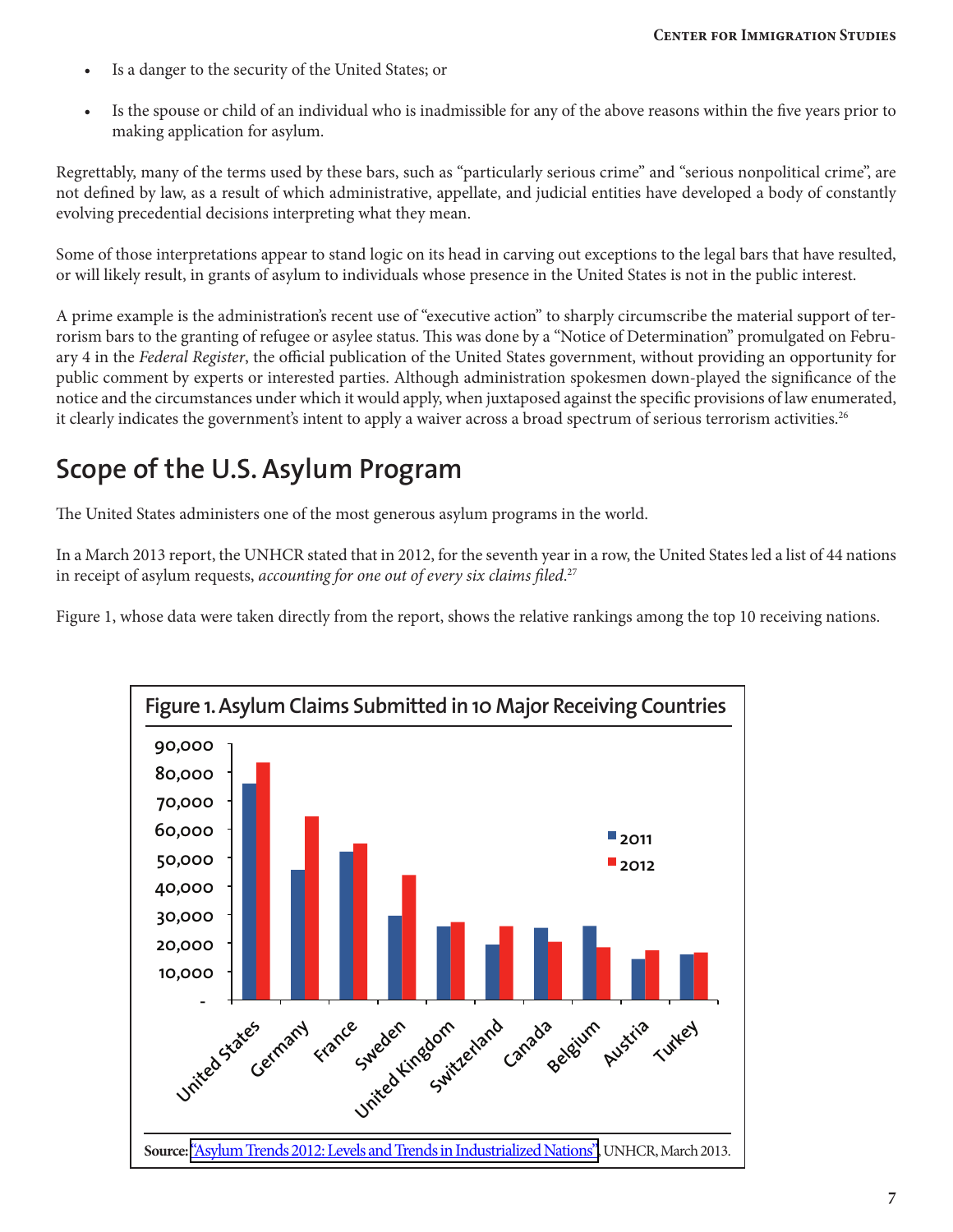The UNHCR report goes on to state about the 2012 U.S. asylum statistics:

*An estimated 83,400 individuals submitted an application for asylum, 7,400 claims more than the year before. Asylum seekers from Egypt (+102 percent), Honduras (+38 percent), Mexico (+35 percent), and Guatemala (+24 percent) accounted primarily for this increase. Almost half of all asylum claims in the country were lodged by China (24 percent), Mexico (17 percent), or El Salvador (7 percent).*

Calculated as a percentage, the 7,400 increase from 2011 to 2012 that is cited above constitutes a rise of almost 10 percent in the number of applications filed in a one-year span.

## **Scope of the U.S. Asylum Problem**

Congress and the executive branch, recognizing not only the potential, but the reality, of abuses in the past have over the years attempted to minimize those opportunities for abuse by amending various statutory and regulatory provisions, including:

- 1. Establishment of a one-year-after-arrival deadline for the filing of a request for asylum;
- 2. Institution of a pre-decisional threshold decision about the credibility of one's claim (called the "credible fear" test);
- 3. Detention of asylum applicants while their claims are pending; and
- 4. Decoupling of asylum claims from automatic and immediate grants of work authorization.

Many of these provisions were embedded into the INA by amendments made as a part of the Illegal Immigration Reform and Immigrant Responsibility Act of 1996 (IIRIRA). They were designed to restore integrity to a system that was badly abused in the early 1990s, when innumerable aliens flushed their travel documents down airplane toilets while en route to the United States, only to make fraudulent claims at their port of arrival (often Kennedy Airport in New York) and walk out the doors of the international arrivals area and disappear, having successfully accomplished their aim of achieving a de facto legal status regardless of the ultimate outcome of the asylum claim. The claims became so notorious that in March 1993 the CBS show "60 Minutes" aired a segment exposing the extent of the fraud to the American public; the segment in turn generated a significant amount of publicity and commentary<sup>28</sup> and, ultimately, congressional action.

Among those who availed themselves of the lax asylum policies of that era were Mir Aimal Kasi (a.k.a. Kansi), who arrived in 1991 and two years later murdered and wounded several CIA employees who were queued up in their vehicles waiting to enter the agency's secure compound. Another was Ramzi Yousef, international terrorist, conspirator, and perpetrator of the first World Trade Center bombing in New York, and associate of the infamous "Blind Sheikh", Omar Abdel Rahman, another international terrorist who is now serving a life sentence in federal prison in the United States.

While the checks and balances established by the asylum amendments would appear robust, the fact remains that they act as deterrents to fraudulent or frivolous claims only to the extent that they are used and viable, and there is significant reason to believe that they are increasingly less viable, as memories have faded about the abuses of two decades ago.

**The One-Year Deadline for Requesting Asylum.** IIRIRA amended the asylum laws to require that an applicant establish "by clear and convincing evidence that the application has been filed within one year" after his arrival in the United States.

However, an exception to this rule was carved out that can open the door to abuse or dilatory tactics, in that it simply requires an assertion of changed or extraordinary circumstances.<sup>29</sup> If the adjudicating officer agrees, then the application is accepted without regard to the length of time that has passed beyond the one-year deadline.<sup>30</sup>

**The "Credible Fear" Test.** There is also cause for worry about the present upward trend with regard to the sheer numbers of individuals making credible fear of persecution claims, particularly since, as Rep. Goodlatte observed at a committee hearing in December, DHS data show that in recent years 92 percent of claims have resulted in a finding of credible fear.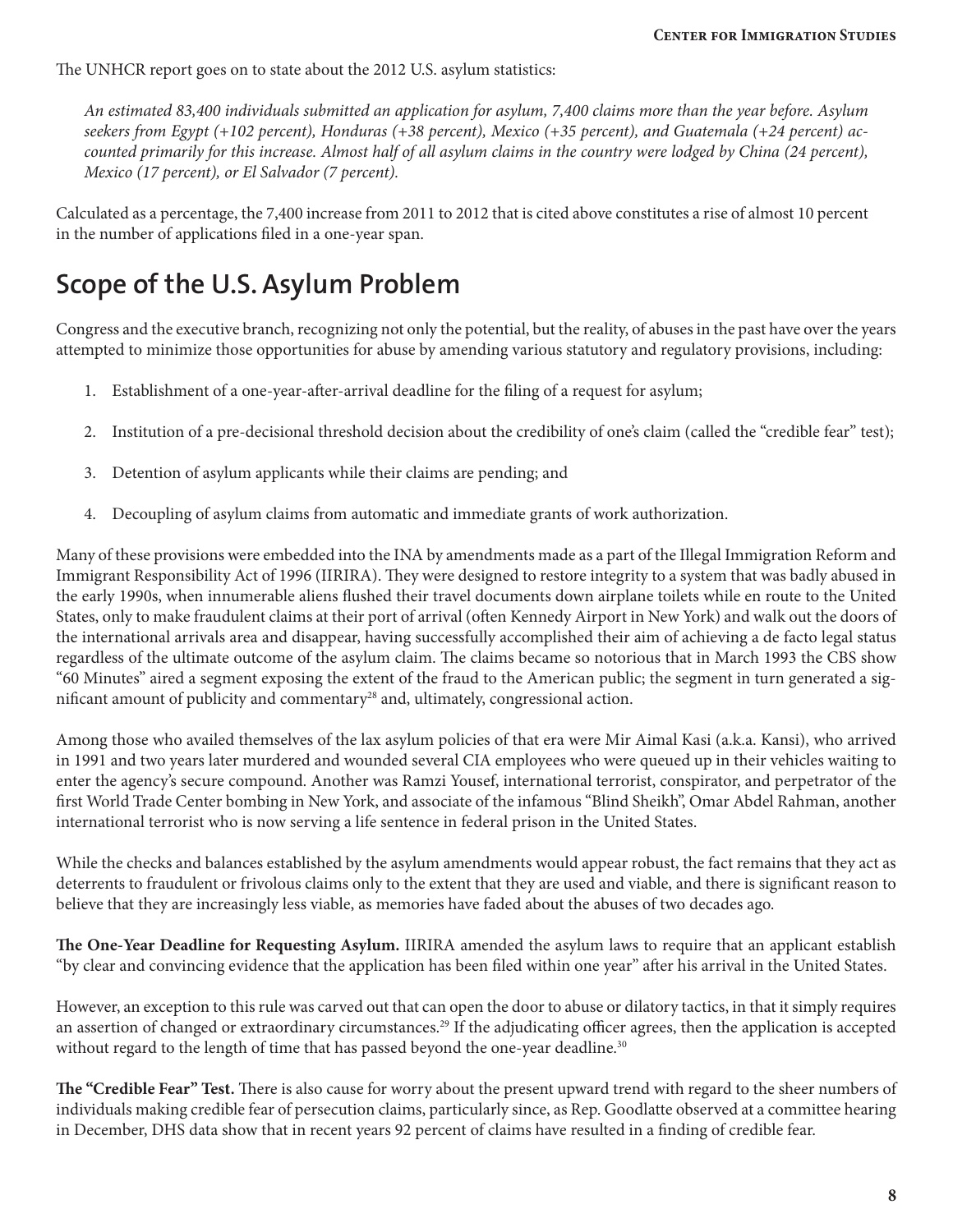An approval rate that high suggests a bureaucracy within USCIS that is philosophically unwilling to, operationally incapable of, or politically fettered from wise exercise of its responsibility to mitigate abuse of a system extremely susceptible to fraud and false claims. Such findings effectively nullify the point of a credible fear test, and significantly undercut public and political confidence in the asylum program.

One cannot conclude that the world has become so much more unstable in the course of a year. It is no wonder that there are deep concerns that the program is rife with opportunism and fraud. Even as this report was being written, an article appeared in the *Washington Time*s, which, like the *Los Angeles Times*, carried a shocking lede:

*At least 70 percent of asylum applications showed signs of fraud, according to a secret 2009 internal government audit that found many of those cases had been approved anyway.*<sup>31</sup>

At the second House hearing on asylum held on February 11, retired USCIS official Louis D. Crocetti, who, as head of the Fraud Detection and National Security (FDNS) unit, oversaw preparation of the asylum fraud report cited by the *Washington Times*, testified that the report — unlike many others his unit prepared — never received agency leadership approval for finalization or publication, despite his belief that it should have.<sup>32</sup>

As noted by Center for Immigration Studies Director of Policy Studies Jessica Vaughan, "Crocetti [also] stated that USCIS has devoted little attention to fraud in the last few years and no longer conducts audits to determine fraud rates in any categories."33 Those of a cynical disposition might be inclined to believe that the agency does not wish to explore the depth of fraud across the range of its benefits-granting programs, including asylum, lest its inordinately high approval rates be placed under a microscope.

**Detention as a Deterrent.** Detention of asylum seekers as a deterrent to false or frivolous claims is only as viable as its responsible use. Congressional interest in the fair but effective use of detention has been underscored by a provision of the Haitian Refugee Immigration Fairness Act of 1998 (HRIFA), which requires yearly reporting by ICE of statistical data relating to those aliens who have been detained after making a claim to asylum.<sup>34</sup> It is important to note, however, that many aliens who are initially detained pending a credible fear determination are released as soon as an asylum officer finds that the alien has met that threshold. Thus, when nearly every fear is deemed credible, the credibility of detention itself as a preventive to fraud and abuse plummets.

But what if there is no detention of an asylum-seeking alien? In December 2009, then-ICE Director John Morton promulgated a national policy stating that, effective January 4, 2010, detention of intended asylum seekers would no longer form a part of the agency's detention priorities.<sup>35</sup>

This national policy — which was issued by Morton without abiding by the procedures laid out in the Administrative Procedure Act (APA), thus violating that law<sup>36</sup> — also violates the INA, which states "If the officer determines at the time of the interview that an alien has a credible fear of persecution ... the alien *shall be detained* for further consideration of the application for asylum."37 (Emphasis added.)

Yet an examination of prior ICE reports submitted pursuant to HRIFA reveals that the de facto policy existed prior to Morton's directive. Table 1 (p. 10) shows the number of detained vs. non-detained asylum seekers for federal fiscal years 2006 through 2012, the most recently issued. Readers will note that the data from FY 2011 are missing. This is because, despite the statutory mandate, it appears that there have been years in which ICE has not complied, one of them being 2011.

Readers will readily see in Figure 2 (p. 10) that the number of asylum applicants who are not detained far outweighs those who are detained.

If detention no longer forms a part of the DHS strategy to control abusive asylum claims, then it must follow that aliens will have no fear of detention as a preventative against making fraudulent assertions. And it is clear that has been the case for several years.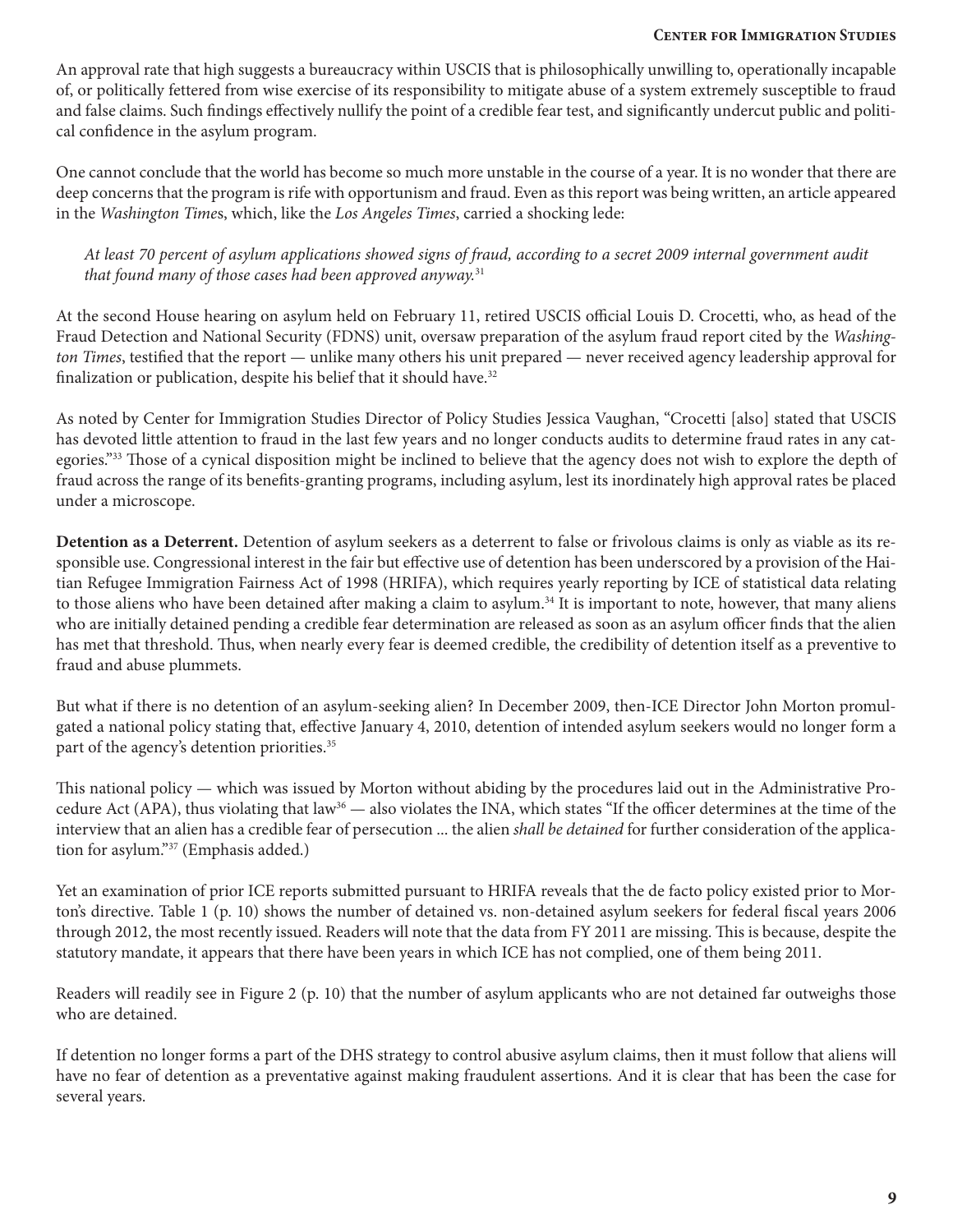| Table 1. Asylum Seekers, FYs 2006-2012 |                                       |                                  |                            |                                      |                            |
|----------------------------------------|---------------------------------------|----------------------------------|----------------------------|--------------------------------------|----------------------------|
| Year                                   | <b>Total Asylum</b><br><b>Seekers</b> | <b>Number</b><br><b>Detained</b> | Percent of<br><b>Total</b> | <b>Number</b><br><b>Not Detained</b> | Percent of<br><b>Total</b> |
| 2006                                   | 37,677                                | 5,761                            | 15.0%                      | 31,916                               | 85.0%                      |
| 2007                                   | 36,926                                | 9,971                            | 27.0%                      | 26,955                               | 73.0%                      |
| 2008                                   | 43,511                                | 8,480                            | 19.5%                      | 35,031                               | 80.5%                      |
| 2009                                   | 47,307                                | 10,742                           | 22.7%                      | 36,565                               | 77.3%                      |
| 2010                                   | 61,858                                | 15,769                           | 25.5%                      | 46,089                               | 75.0%                      |
| 2012                                   | 68,795                                | 24,505                           | 35.6%                      | 44,290                               | 64.4%                      |

**Source:** All data were derived from ICE HRIFA reports to Congress. Detained, vs. non-detained asylum applicant data for the years 2006 through 2008 had to be aggregated to arrive at the totals shown in the table. That was not necessary for the years 2009, 2010, or 2012 because of a change in ICE's reporting format.

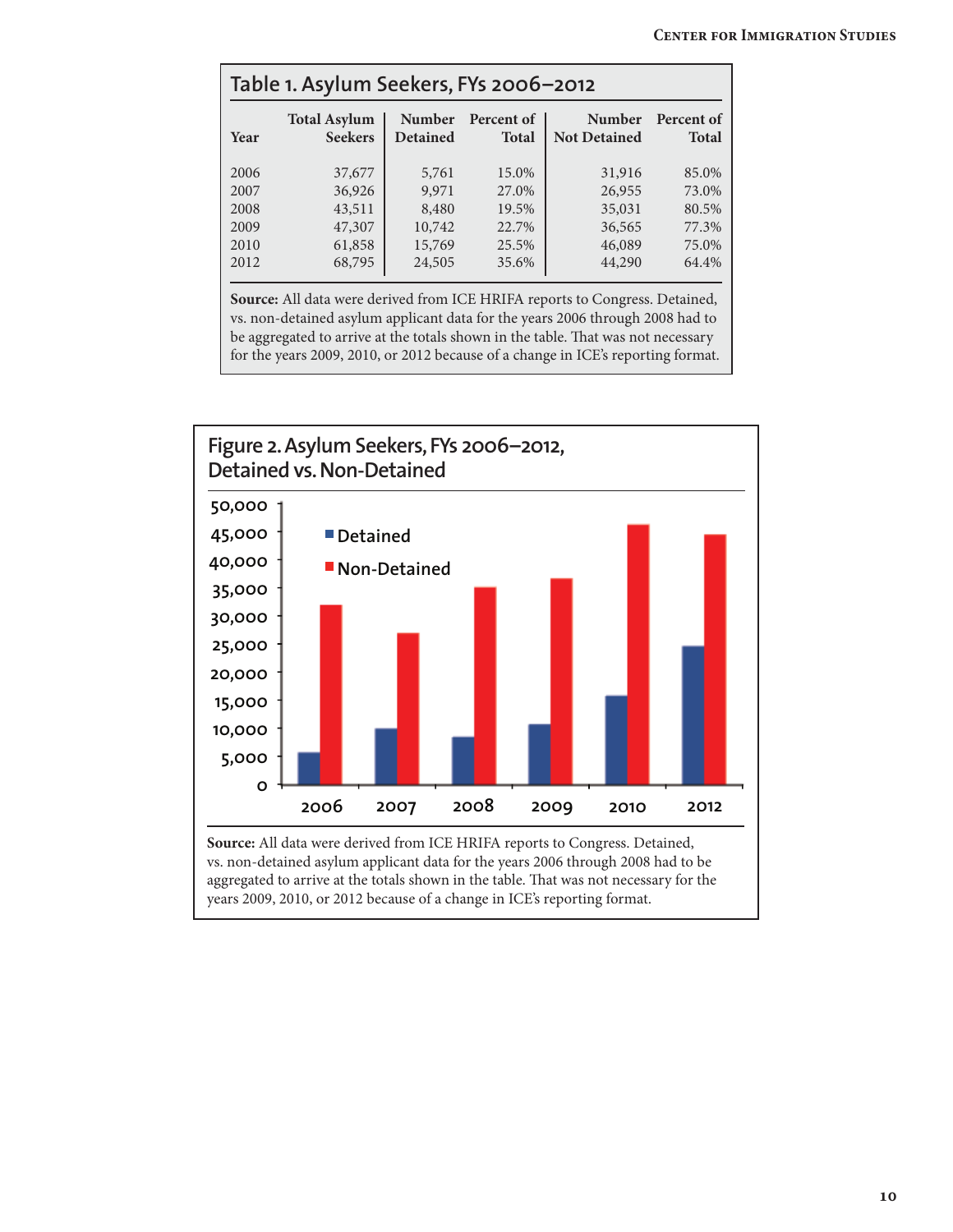Hipolito Acosta, a highly decorated retired DHS official with significant experience in both the immigration law enforcement and benefits adjudication arenas, testified at a second House of Representatives hearing on asylum, on February 11, that:

*[T]he ability to make a claim, whether genuine or not, that results in release and being able to continue travel into the United States to rejoin family members and in most cases, never report for any immigration hearings scheduled has been the magnet for those seeking entry into the United States.38*

ICE, the DHS agency charged with ensuring the integrity of the asylum system through legally mandated detention, has compromised that integrity through policies that actively discourage the detention of the majority of asylum seekers, and open the doors wide to abuse through fraud and frivolous claims.

The significance of ICE's detention failure cannot be overstated. In a May 2011 CIS *Backgrounder*, former immigration judge Mark Metcalf noted that:

- "Aliens [including failed asylum seekers who have not been detained] evade immigration courts more often than accused felons evade state courts. Unlike accused felons, aliens who skip court are rarely caught."
- "From 1996 through 2009, the United States allowed 1.9 million aliens to remain free before trial and 770,000 of them — 40 percent of the total — vanished. Nearly one million deportation orders were issued to this group — 78 percent of these orders were handed down for court evasion."
- "From 2002 through 2006 in the shadow of 9/11 *50 percent of all aliens free pending trial disappeared.* Court numbers show 360,199 aliens out of 713,974 dodged court."39 (Emphasis added.)

**Decoupling Asylum Claims from Immediate Work Authorization.** Once an alien is released from detention (if indeed he is ever detained), he must of course wait the required period (150 days) while his actual asylum application is pending before seeking an Employment Authorization Document (and a further 30 days before receiving work authorization). But the reality is, of course, far different: there is a vast underground of employers in this country who are willing to employ aliens without work authorization — that number increases dramatically if the employer can be persuaded that it is as simple as waiting six months until the alien will be able to present proof of work authorization. And so the withholding of work authorization as a deterrent to fraud and abuse is also an empty threat.

As can be seen, credible fear determinations are the thread holding the entire fabric of asylum checks and balances together. Failing that thread, the fabric falls apart. As noted by Rep. Goodlatte in his opening statement during the House hearing in December, "Currently, data provided by DHS show that USCIS makes positive credible fear findings in 92 percent of all cases decided on the merits. Not surprisingly, credible fear claims have increased 586 percent from 2007 to 2013 as word has gotten out as to the virtual rubberstamping of applications."

But there are other significant problems in addition to outright fraud that have to do with the continually expanding universe of bases on which to file a claim of asylum.

## **A Plethora of Protections**

Over the course of time, some of the interpretations of "covered grounds" that have become accepted, indeed precedential, are not at all evident from the plain language of the statute. Many of these revolve around expanding notions of what constitutes a particular social group or a political opinion:<sup>40</sup>

• The right to have as many children as one wishes: Foreign government policies requiring abortions and sterilization afford a basis to seek asylum in the United States; this was in direct reaction to the "one child" rule of the Chinese Communist Party, which regulated it in the People's Republic by forced abortions (even in the third trimester) when necessary.41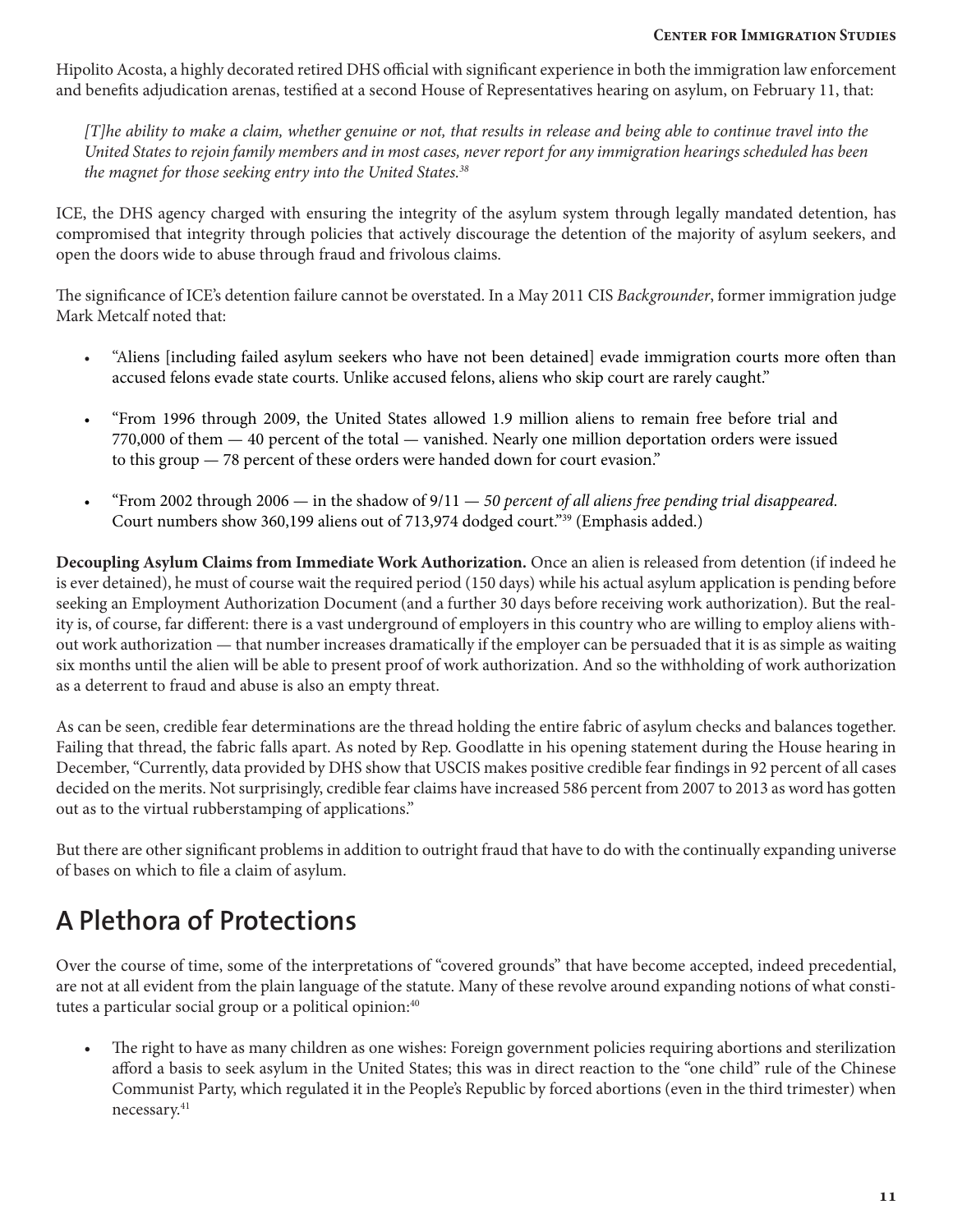- Female genital mutilation: Women in societies that, for cultural or religious reasons, alter female genitalia without the women's permission, are entitled to claim asylum.
- Homosexual or transgender orientation: People whose sexuality subjects them to condemnation, imprisonment, or abuse in their society may claim protection through asylum.
- Imputed political opinion: Individuals who possess no strong political opinions but who have a political opinion imputed to them that results in their persecution by a government, or by rebel groups from whom the government cannot protect them, may claim protection through asylum.

The above examples reflect just a few of the interpretations that have become the norm. It is easy to see the logic at work in these interpretations; it is also easy to see how they might be abused by persons whose sole intention is to immigrate, but who might otherwise be unable to do so for lack of the skills or family ties required under our visa system. And indeed, they have been.

It is often difficult for officers who adjudicate such claims to adequately and independently verify the claims made, and to make informed credibility determinations regarding an individual's representations. That is why this important work should be free from outside influence or politicization of any kind. Unfortunately, DHS and USCIS leaders in the present administration have exercised a heavy hand and done everything possible to discourage denials, or to overturn them and insist on approvals across a broad spectrum of adjudications.<sup>42</sup> This is unacceptable in any form of immigration benefit, let alone with one so sensitive as asylum.

Some of the expanded interpretations of protected individuals that have come into being over time simply reflect emerging attitudes and American social consensus. Others of a more recent nature, such as the troublesome new administration "notice of determination" watering down the bars to granting asylum or refuge to terrorists, beggar belief and form the basis for some of the outrage being expressed today.

The legal precedents permitting grant of asylum to individuals for imputed political opinions also hold a significant potential for trouble. As wars rage throughout the world, many of them of an internal nature such as those in Latin America in the 1970s and 1980s, it is a foregone conclusion that large segments of those societies will get caught in the middle, wanting little or nothing to do with either side, but victimized by both insurgents and government, each equally pitiless and brutal. That is the case in Syria right now. But are we prepared to accept whole swaths of foreign populations from each trouble spot on the globe as an antidote to our troubled consciences and our understandably increasing unwillingness to put boots on the ground and intervene?

Finally, and most troubling, even as the Board of Immigration Appeals (BIA), the administrative appellate tribunal with jurisdiction over appeals from decisions of the immigration courts, has tried to hold the line on interpretations of protected classes from being extended to former gang members, it has been overruled by some of the federal circuit courts, most notably the Sixth, Seventh, and, most recently, Eighth and Fourth Circuit Courts of Appeal.

**Eighth Circuit Case:** *Gathungu v. Holder***.** 43 In a decision last August, the Eighth Circuit held that a man who had "defected" from the Mungiki criminal gang of Kenya constituted part of a "particular social group", and was therefore entitled to protection under the asylum laws. The man, Kenyan businessman Francis Gathungu, testified that he had unwittingly joined the group. This is difficult to credit given the infamy of Mungiki in Kenyan society and the flagrant openness with which it operates. What is more, "Mungiki followers no longer sniff tobacco in public and have traded in their dreadlocks and unkempt appearance for neat haircuts and business suits."44 It is signal that Mr. Gathungu described himself in his application and testimony as a "Kenyan businessman".

Lending further doubt to Mr. Gathungu's story is that it parallels in some ways other accounts of "former" Mungiki members that have proven fraudulent in the United Kingdom.<sup>45</sup> What is more, fabricated accounts are not uncommon and are difficult to detect, as was noted by professor Jan Ting in his testimony for the record before the House of Representatives in its most recent hearing on the U.S. asylum program.<sup>46</sup>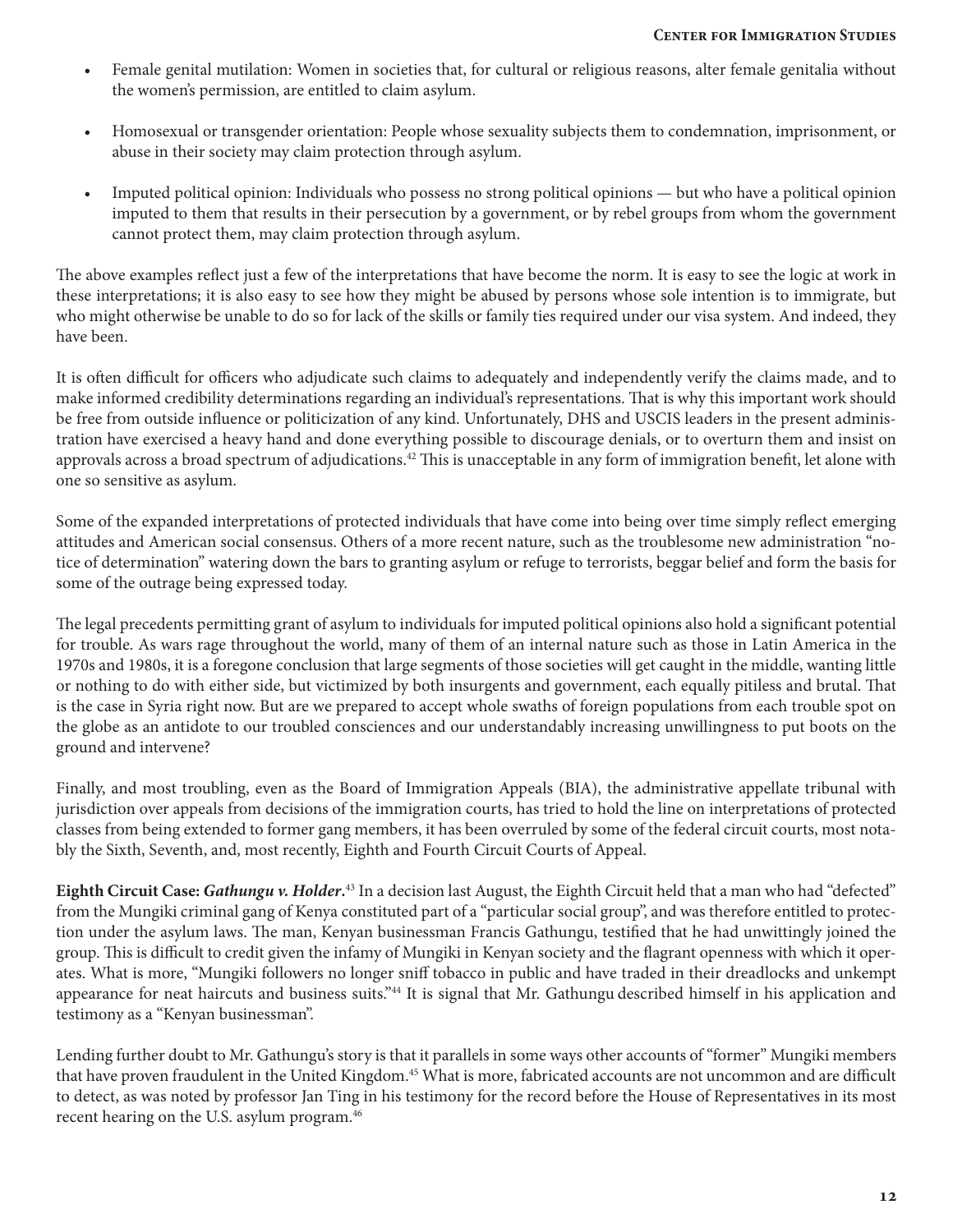It is important to note that the circuit courts do not hear testimony; their decisions are made from the written record. In this case, the Eighth Circuit overruled the findings of both the initial trier of fact, an immigration judge who was present when Gathungu testified and was well-poised to make credibility judgments, and the BIA, which had also denied his request for asylum at the administrative appellate level.

**Fourth Circuit Case:** *Martinez v. Holder***.** 47 Although in this case the protected class was extended to withholding of removal and not asylum, the key point is that the Fourth Circuit Court of Appeals has now found that being a "former" member of a criminal gang — the particularly violent MS-13 — is to be a member of a "particular social class" and therefore entitled to protection. One can readily extrapolate from this finding that it is only a matter of time until the premise is applied to asylum as well.

There is something decidedly wrong, almost perverse, about according the privilege of asylum, or even withholding of removal, to persons who have participated in criminal organizations, whether or not they have themselves been caught at, and convicted of, particularly serious offenses. These are individuals who have by their own admission supported organizations whose violence against others is horrific, well-documented, systematic, and widespread. Does it simply take a "mea culpa" to absolve them of responsibility or accountability for that support, no matter what form it took? After all, support of such organizations cannot in any form be benign. Is their victimization of others in pursuit of the gang's goals not adequate to constitute a bar to relief? Has personal responsibility for crimes committed by organizations not been one of the most important lessons of the past 60 or 70 years of mankind's history?

We live in a world of asymmetrical threats, where dangerous organizations cannot neatly or accurately be pigeonholed into one category or another. For example:

- The Taliban, a terrorist organization, actively promotes the cultivation of poppies and production of heroin in Afghanistan.
- The insurgent group FARC in Colombia did the same before them, primarily with cocaine and secondarily with marijuana; it was from the FARC's activities that the phrase "narco-terrorism" was born.
- Mexican cartels exist to make massive profits from narcotics, but use weapons and alien smuggling as tools to further their aims; and they do not hesitate to use murder and terror to paralyze the population and impede the Mexican state in its efforts to stamp them out.
- Mara Salvatrucha (MS-13), a U.S. Treasury-designated "transnational criminal organization" operating in the United States and Central America, routinely uses violence and the threat of violence toward other gangs; toward potential witnesses against them, real or potential; and toward innocent members of the community to intimidate them into silence. MS-13 is even brutal to its own, as evidenced by the "beat-downs" and gang rapes practiced in its gang initiation rites for males and females, respectively.<sup>48</sup> In some Central American countries such as El Salvador, the gang is so powerful that it is a destabilizing influence on the functions of government and society.
- Hizballah, a fundamentalist Shi'a group with strong Iranian backing, as well as a designated terrorist organization, actively engages in a wide variety of narcotics and contraband smuggling, among other criminal activities throughout the world (including North and South America) in order to finance its military operations in Lebanon, Syria, and elsewhere.
- The Lord's Resistance Army, which operates mostly (but not exclusively) in Uganda is part cult, part criminal organization, part insurgency, part terrorist group, and all evil.
- The same is true of the Mungiki, lately of Eighth Circuit notoriety.<sup>49</sup>

In a recent article published in *National Review*, professors Robert Delahunty and John Yoo brought to light another deeply troubling case: that of Ali Mohamed Ali, suspected Somali pirate, captured by the U.S. Navy and brought to the United States to be tried for his crimes.<sup>50</sup> A jury, for reasons one can only speculate about, declined to convict Ali on some charges and fed-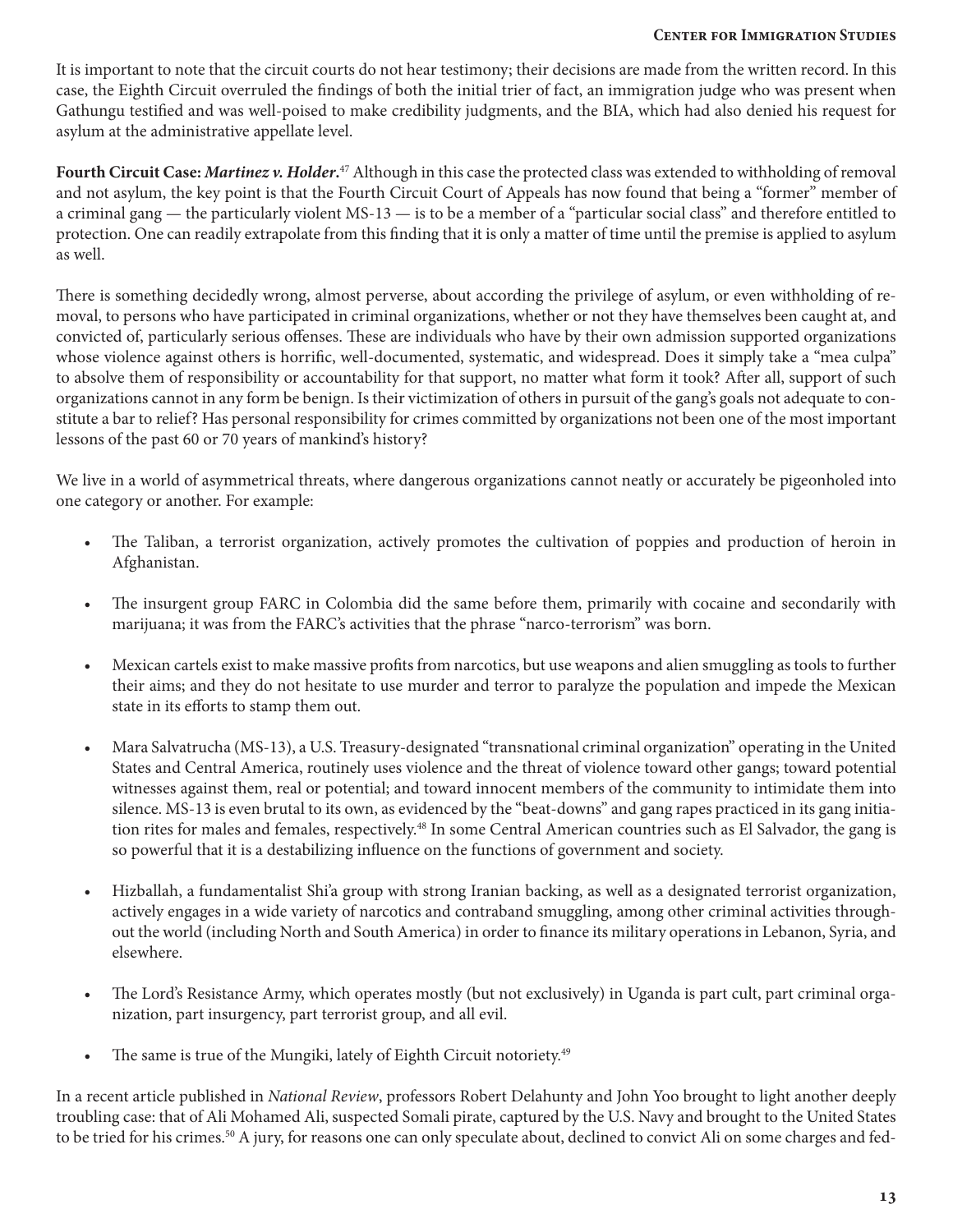eral prosecutors (again, for reasons one can only speculate about) then dropped all other charges. As the professors pointedly observe, Ali — now being physically in the United States — is entitled to apply for asylum. There is little doubt that, aided by his attorneys, he is doing so. But even assuming that his application fails, will USCIS adjudicators or immigration judges then grant him protection under removal-of-withholding or CAT provisions? Such a result is beyond ironic.

When executive action waters down terrorist bars and judicial activism interprets asylum law to permit "reformed" gang members and international pirates to reside legally in the United States, something has gone seriously awry. Why is our generous nation so determined to grant asylum and other protections to individuals who have actively supported the victimization of others through membership or participation in the terrorist organizations-cum-gangs-cum-rebel groups-cum-pirate bands they have belonged to? This is a kind of moral relativism difficult to comprehend, let alone justify.

## **Conclusion**

The difficulties facing the asylum program are not only qualitative, but quantitative and the two are inextricably linked. As legal interpretations of protected classes and political opinions expand; and as adjudicators and immigration judges deny fewer and fewer cases, and as at least selected circuit courts exercise judicial activism to inappropriately expand the interpretations of protected classes, more and more individuals seek to avail themselves of the benefits of asylum, whether merited or not. After all, what have they to lose? Nothing at all.

Such an atmosphere fosters fraud, and the danger with rampant fraud in such a sensitive program is that it ultimately engenders "compassion fatigue" among Americans who become fed up with alien asylum applicants, many of whom are gaming the system, and some of whom are much, much more sinister than simply liars and con artists. In the long run, this puts legitimate asylum seekers at risk.

### *The Gang of Eight Bill Would Further Undermine Controls*

Curiously, despite the clear existence of many danger signs warning that the nation's asylum program is seriously malfunctioning, the omnibus "Gang of Eight" immigration bill passed by the Senate<sup>51</sup> would do nothing to curb the abuses and put the program on a correction course that better meets the needs of public safety and national security. Instead, the bill contains provisions that obviate even the most fundamental checks and balances in a well-functioning system:

Section 2101(a) of the bill would:

- Forgive aliens seeking amnesty who previously filed frivolous asylum claims; and
- Prohibit the detention of aliens apprehended (even in close proximity to the border) if they make a claim to eligibility for amnesty no matter how frivolous and even if they were previously deported after having made an unsuccessful claim to asylum.

Section 3104 of the bill would:

- Eliminate the statutory requirement that asylum claims be filed within one year of arrival;
- Permit aliens previously denied asylum to seek reopening of their cases, if the denial was due to failure to apply within the year or if they were granted withholding of removal in lieu of asylum; and
- Permit aliens to seek reopening of prior asylum denials based on the ambiguous phrase "changed circumstances".

Section 3404 of the bill would:

• Eliminate the provision in the INA requiring detention of arriving aliens who apply for asylum;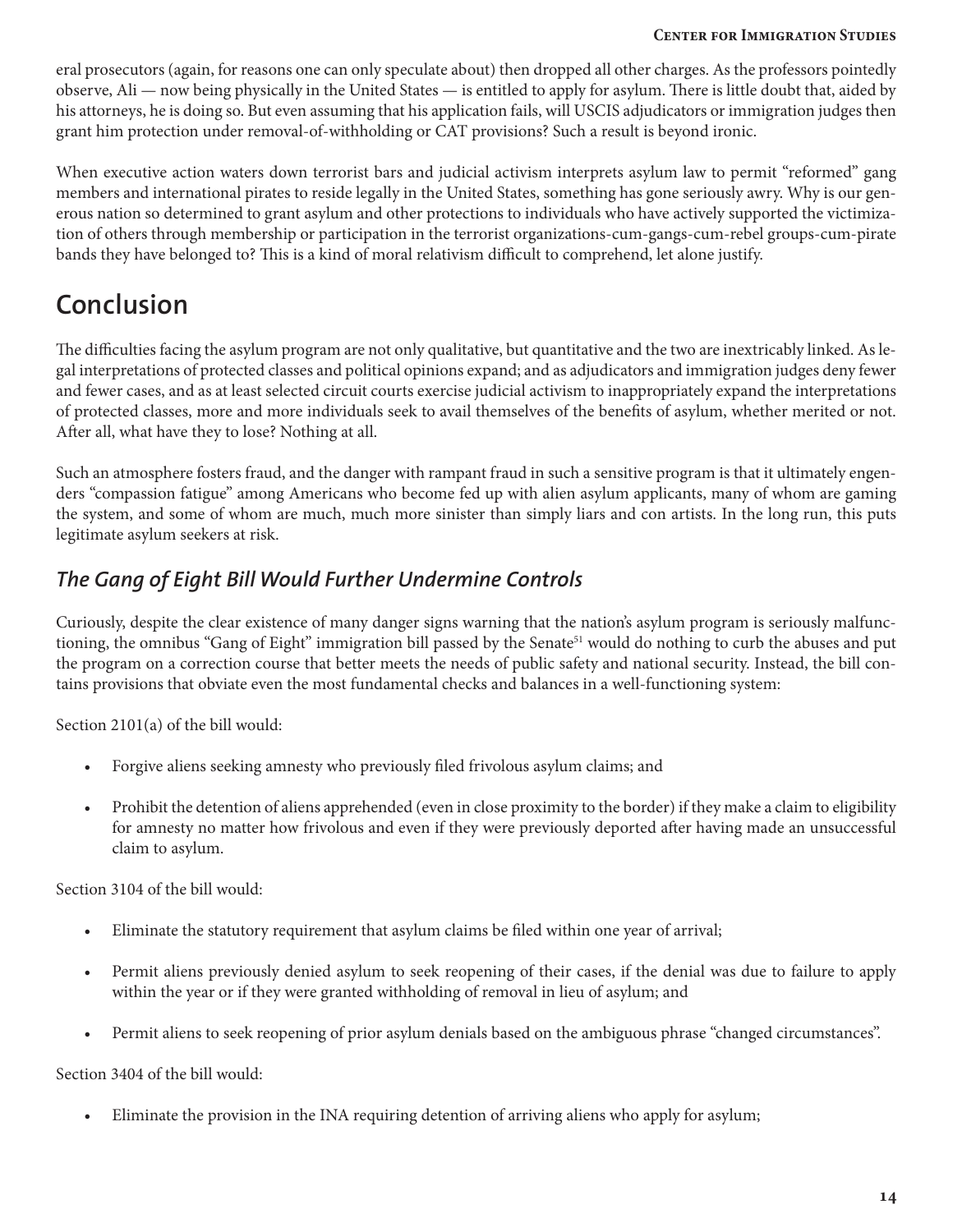- Require that "non-adversarial" interviews be conducted at the time of arrival, no matter how spurious the claim might appear, and what grounds of inadmissibility apply; and
- Oblige asylum officers, after obtaining supervisory approval, to grant asylum on the spot when they determine it appropriate.

This latter provision of the Senate bill is disturbingly ill-advised:

- 1. While it is true that DHS and its components have embarked on a mistaken policy of turning their backs on the statutory detention requirement (with obvious adverse consequences as evidenced by the statistics and case-specific evidence), eliminating the statute is even more mistaken.
- 2. It is a mistake to conflate interviewing objectives when confronting aliens who have just arrived in order to get to the truth. Sometimes such interviews take on the aspect of interrogations in secondary inspections, and rightly so. This is in the interest of the American public, which has the right to expect its port of entry (POE) inspectors to protect the nation and safeguard the integrity of our borders.
- 3. It is unreasonable to expect asylum officers to make intelligent, informed judgments about the propriety of a claim, or the truthfulness and accuracy of assertions made by applicants, in the environment of a POE or immediately after arrival. How does the asylum officer avail himself of adequate information about country conditions and other data, which are often voluminous and detailed, that may be relevant to the claim?
- 4. Spontaneous grants at POEs, based on non-confrontational interviews, permit no opportunity to thoroughly vet the individual and ensure that he is not a persecutor, war criminal, terrorist, or otherwise undesirable and ineligible for asylum. When exactly do the requisite background checks take place in such a milieu?

It seems obvious that the hole into which the asylum program has climbed, in no small measure because of the inapt, and sometimes inept, decisions of all three branches of government established by the Constitution will not be well served by going in the direction the Senate bill would drive it. What should be done instead?

### **Recommendations**

First and foremost, the House of Representatives, in its deliberations over immigration reform measures, must reject all of the asylum-related provisions contained in the Gang of Eight bill. They are singularly out of touch with the realities of the problem-plagued asylum program.

Congress must take steps to legislatively curb the propensity of courts to grant protections to aliens who are members of, have participated in, or have materially supported heinous criminal organizations or insurgencies — whether they are transnational or indigenous to a particular region — if those organizations systematically victimize others. This can be done by amending current language that limits the persecutor bar only to those who persecute under the five designated grounds, *or* by adding supplementary language to establish victimization of others with the purpose of furthering unlawful objectives as a bar to asylum or refuge.

Congress must roll back the recently-issued "Notice of Determination" promulgated by the administration with relation to terrorism and material support waivers.

DHS (and, failing its action, Congress) must immediately institute a mandatory program of routine audits of a percentage of both credible fear findings, and formal asylum grants — perhaps an across-the-board 10 percent of all cases — as a method of detecting fraud and ensuring appropriate findings of credibility, and approval of asylum cases. For quality control and integrity reasons, the audit program should include both pre-decisional cases that are on the cusp of being issued and postdecisional cases as well. For each case in which fraud or withholding of material information is found, USCIS should refer, and ICE accept for investigation, the case.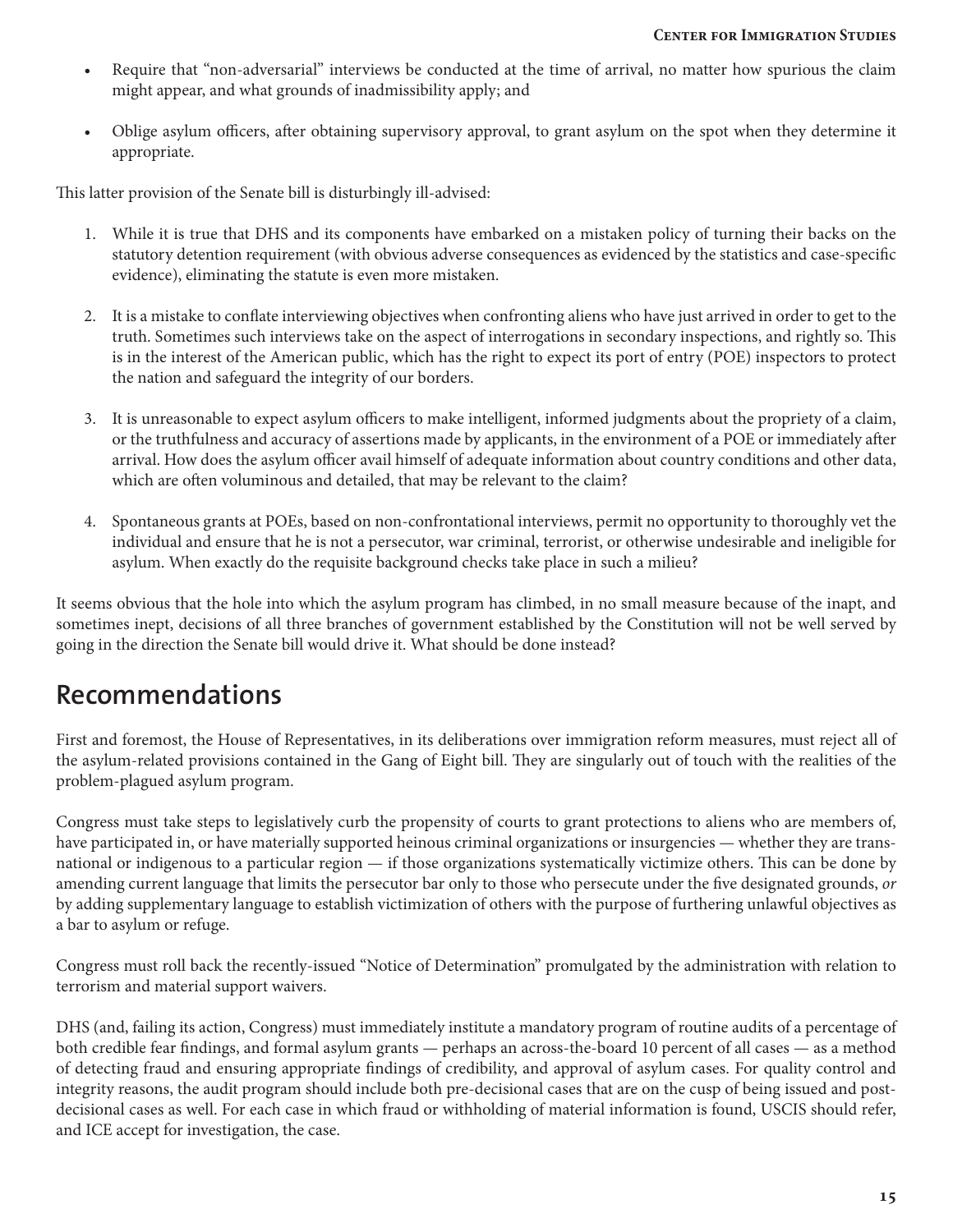The Justice Department, via the Executive Office for U.S. Attorneys, should issue instructions to each U.S. Attorney's Office that prosecution of asylum (or refugee) fraud and misrepresentations constitutes a priority.

Congress should amend the INA to provide that refugees and asylees will only be entitled to apply for conditional residence after a year in status, and not eligible to apply for adjustment to full lawful permanent resident status until after three years. This regimen is consistent with current law and procedures relating to aliens who derive benefits from marriage to a U.S. citizen — another program that has been plagued with fraud in the past. Although the three years of conditional residence does not eliminate fraud, it acts as a levee against an overwhelming volume of fraud while at the same time permitting government officials additional opportunities to further examine the bona fides of cases before immediately granting resident alien status.

Each application for adjustment of status filed by an asylee or refugee should, prior to adjudication, include careful consideration of whether there are changed conditions that merit denial of adjustment and termination of asylee or refugee status. This consideration also affords the government a chance to initiate a second look at whether the initial grant was appropriate or, as in the case of Jorge Sosa-Orantes, a Guatemalan war criminal, facts can be brought to light showing that the individual should be placed instead into removal proceedings.<sup>52</sup>

Congress should amend the INA to provide that return to the ostensible country of persecution, however briefly, by a refugee or asylee at any time prior to adjustment to full lawful permanent residence shall be deemed prima facie evidence that the individual is not entitled to such status, and require him to be placed into removal proceedings.

Finally, ICE must renew its commitment to effective use of detention of arriving asylum seekers, consistent with its statutory mandate.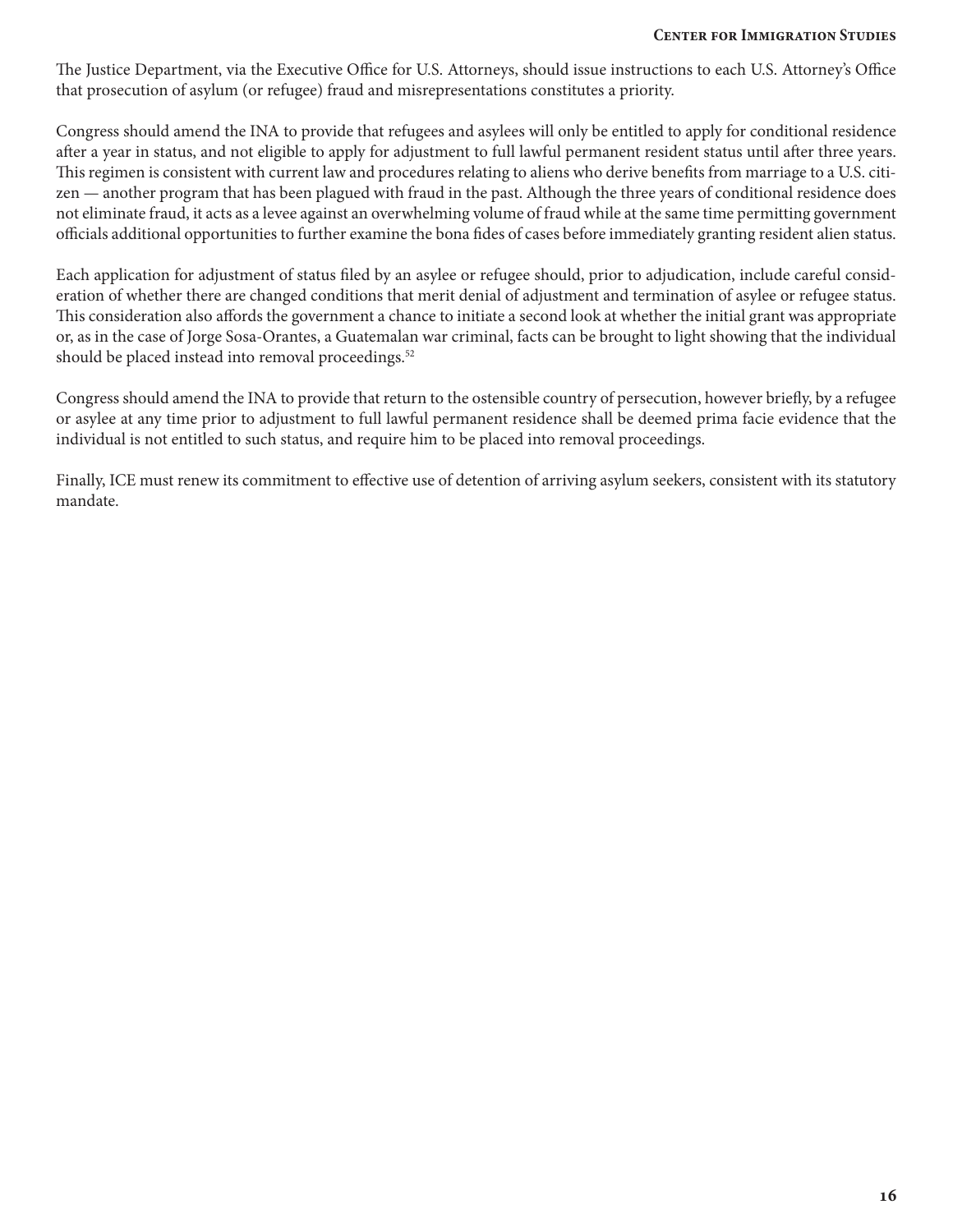## **End Notes**

<sup>1</sup> Brian Bennett, <u>["Immigration claims for asylum soar",](http://www.latimes.com/nation/politics/politicsnow/la-pn-immigration-asylum-claims-soar-20131212,0,1306964.story#axzz2uMBHBUZx)</u> *The Los Angeles Times*, December 12, 2013.

<sup>2</sup> "Asylum Abuse: Is It Overwhelming Our Borders?", House Judiciary Committee, <u>testimony of Ruth Ellen Wasem</u>, specialist in immigration policy, Congressional Research Service, December 12, 2013.

<sup>3</sup> "Temporary asylum" means a finding by an asylum officer that an alien has expressed a credible fear of persecution if returned to his country — a finding that triggers a near-automatic grant of asylum after the individual is interviewed subsequent to filing his or her formal application. This permits the individual to lawfully remain in the United States for many months, sometimes years due to backlogs, and obtain an employment authorization document (after a short hiatus of 180 days during which work permits are barred) while awaiting the interview.

<sup>4</sup> "Asylum Abuse: Is It Overwhelming Our Borders?", House Judiciary Committee, <u>opening statement of Rep. Bob Goodlatte</u> [\(R-Va.\),](http://judiciary.house.gov/index.cfm/hearings?Id=FCA53ADA-367F-4613-B9CB-65732CE4B487&Statement_id=65006558-96AD-4962-BA37-71E4B55E64DF) chairman of the committee, December 12, 2013.

5 Another form of non-return under the INA is Temporary Protected Status (TPS); it has not been placed within the list in the body of this paper because TPS is granted as the result of extraordinary conditions not recognized by international law as legally obligating non-refoulement — conditions often attributable to hurricanes, earthquakes, and other natural disasters, but also sometimes due to war and civil strife (thus making the distinction from non-refoulement murky). What is more, despite use of the word "temporary", TPS has been granted in regulatory increments to nationals of some nations for many years.

<sup>6</sup> A copy of the **Convention** in its entirety may be found at the U.S. State Department's website.

<sup>7</sup> [8 U.S.C. § 1157](http://www.law.cornell.edu/uscode/text/8/1157), although the word "refugee" is defined at [8 U.S.C. § 1101\(a\)\(42\)](http://www.law.cornell.edu/uscode/text/8/1101#a_42).

<sup>8</sup> U.S. Citizenship and Immigration Services, ["Refugees and Asylum".](http://www.uscis.gov/humanitarian/refugees-asylum)

 $^9$  For more on refugees generally, or the Lautenberg and Specter amendments in particular, see Andorra Bruno's August 8, 2013, Congressional Research Service report, ["Refugee Admissions and Resettlement Policy".](https://www.fas.org/sgp/crs/misc/RL31269.pdf)

#### <sup>10</sup> [8 U.S.C. § 1158](http://www.law.cornell.edu/uscode/text/8/1158).

<sup>11</sup> The sole procedure for applying to adjust status based on a grant of asylum can be found at  $8$  CFR  $\frac{6}{1209.2}$ . USCIS has developed a number of aids to assist asylees in this process. See, for instance, Pamphlet D3 (English), ["I am a refugee or asylee:](http://www.uscis.gov/sites/default/files/USCIS/Resources/D3en.pdf)  [How do I become a U.S. permanent resident?".](http://www.uscis.gov/sites/default/files/USCIS/Resources/D3en.pdf)

 $12$  [8 U.S.C. § 1231\(b\)\(3\)](http://www.law.cornell.edu/uscode/text/8/1231).

<sup>13</sup> Such assurances, when proffered by a country, are carefully examined by officials from both the departments of State and Homeland Security and, before being accepted, are sometimes accompanied by the stipulation that American consular or other officials must be provided periodic access to the individual to ensure that the country abides by its commitment.

<sup>14</sup> For a more detailed explanation of withholding of deportation, and relief under the Torture Convention, see *Pro Bono* [Asylum Representation Manual, Section III: Alternatives To Asylum"](http://www.theadvocatesforhumanrights.org/uploads/section_iii_alternatives_to_asylum.pdf) on the Advocates for Human Rights website.

<sup>15</sup> There is more than a little irony in their opposition to structured repatriation under such circumstances since the self-same human rights groups are also extremely vocal when the U.S. government appears to have given safe haven to tyrants, war criminals, or other egregious human rights abusers.

16 United States Supreme Court, *[Zadvydas v. Davis](http://www.law.cornell.edu/supct/html/99-7791.ZO.html)*, (99—7791 and 00—38), 185 F.3d 279 and 208 F.3d 815, decided June 28, 2001.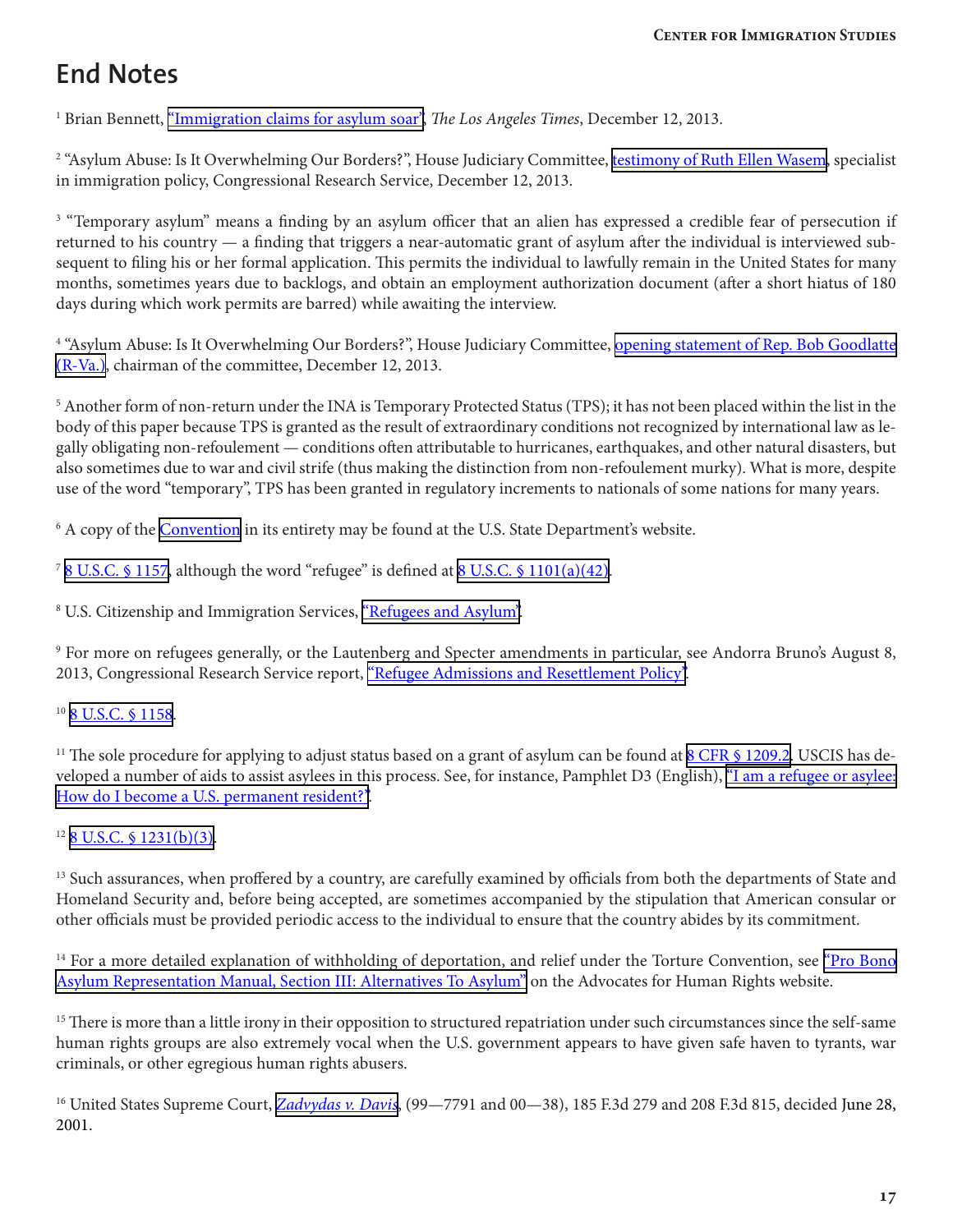17 U.S. Citizenship and Immigration Services website, *op. cit.*

18 Even as this paper was being written, the BIA issued [two new precedents](http://www.lexisnexis.com/legalnewsroom/immigration/b/insidenews/archive/2014/02/07/new-bia-precedent-decisions-on-social-group-social-visibility.aspx), in *Matter of W-G-R-, 26 I&N Dec. 208* and *Matter of M-E-V-G-, 26 I&N Dec. 227* (both decided February 7, 2014), concerning the doctrine of "social visibility" as a requisite element of establishing the existence of a particular social group.

 $19$  A detailed exposition of refugee law and policy is outside the scope of this paper, but such a document has been prepared by Andorra Bruno for the Congressional Research Service: ["Refugee Admissions and Resettlement Policy",](https://www.fas.org/sgp/crs/misc/RL31269.pdf)August 8, 2013.

 $20$  One instance in the context of defensive asylum claims in which an immigration judge does not preside over inadmissibility or deportation charges in tandem with an asylum claim, is when the alien is subject to expedited removal under the law. In that instance, the judge will only hear the claim relating to asylum; if it fails, the alien will be removed under expedited procedures that do not require an immigration court hearing.

<sup>21</sup> U.S. Citizenship and Immigration Services, ["Obtaining Asylum in the United States".](http://www.uscis.gov/humanitarian/refugees-asylum/asylum/obtaining-asylum-united-states)

<sup>22</sup> ["Real ID Act Long Form Boilerplate Language",](http://www.justice.gov/eoir/vll/benchbook/resources/sfoutline/Long%20Form%20Boilerplate.htm) IJ Benchbook, U.S. Department of Justice, Executive Office for Immigration Review.

<sup>23</sup> *[INS v. Cardoza-Fonseca](http://supreme.justia.com/cases/federal/us/480/421/case.html)*, 480 U.S. 421 (1987).

<sup>24</sup> For particular examples of fraud and coaching, see Sam Dolnick, ["Immigrants May Be Fed False Stories to Bolster Asylum](http://www.nytimes.com/2011/07/12/nyregion/immigrants-may-be-fed-false-stories-to-bolster-asylum-pleas.html) [Pleas",](http://www.nytimes.com/2011/07/12/nyregion/immigrants-may-be-fed-false-stories-to-bolster-asylum-pleas.html) *The New York Times*, July 11, 2011; and ["Twenty-Six Individuals, Including Six Lawyers, Charged In Manhattan Fed](http://www.justice.gov/usao/nys/pressreleases/December12/AsylumFraudChargesPR.php)[eral Court With Participating In Immigration Fraud Schemes Involving Hundreds Of Fraudulent Asylum Applications",](http://www.justice.gov/usao/nys/pressreleases/December12/AsylumFraudChargesPR.php) U.S. Department of Justice, Office of the U.S. Attorney for the Southern District of New York, press release, December 18, 2012.

<sup>25</sup> Individual country reports can be found on the UN High Commissioner for Human Rights [website;](http://uhri.ohchr.org/en) and at the U.S. State Department's [website.](http://www.state.gov/j/drl/rls/hrrpt/humanrightsreport/#wrapper)

<sup>26</sup> For more detailed information concerning the notice and its potential harm to public safety and national security, see the author's blog, ["Government by Fiat: Granting Discretionary Waivers for Terrorism Supporters",](http://cis.org/cadman/government-fiat-granting-discretionary-waivers-terrorism-supporters) Center for Immigration Studies, February 7, 2014.

<sup>27</sup> ["Asylum Trends 2012: Levels and Trends in Industrialized Countries",](http://www.unhcr.org/5149b81e9.html) UNHCR, March, 2013.

<sup>28</sup> See Deborah J. Saunders, ["When Fraud Pays, Time Has Come For Overhaul Of U.S. Immigration Policy"](http://articles.sun-sentinel.com/1993-03-30/news/9302020863_1_american-immigration-reform-border-patrol-asylum), Ft. Lauderdale *Sun Sentinel*, March 30, 1993.

<sup>29</sup> To see how the exception is applied by asylum officers, see the "Asylum Officer Basic Training Participant Workbook: One [Year Filing Deadline Lesson"](http://www.uscis.gov/sites/default/files/USCIS/Humanitarian/Refugees%20%26%20Asylum/Asylum/AOBTC%20Lesson%20Plans/One-Year-Filing-Deadline-31aug10.pdf), p. 8.

<sup>30</sup> A complete exposition, from the private practitioner's point of view, of the one-year filing rule and application of the "changed circumstances" exception can be found at the Immigration Equality website: ["5. Immigration Basics: The One-Year](http://immigrationequality.org/issues/law-library/lgbth-asylum-manual/one-year-deadline/)  [Filing Deadline"](http://immigrationequality.org/issues/law-library/lgbth-asylum-manual/one-year-deadline/).

31 Stephen Dinan, ["Audit finds asylum system rife with fraud; approval laws broken with surge of immigrants",](http://www.washingtontimes.com/news/2014/feb/5/audit-finds-asylum-system-rife-with-fraud/?page=1) the *Washington Times*, February 5, 2013.

<sup>32</sup> "Asylum Fraud: Abusing America's Compassion?", House of Representatives Committee on the Judiciary, [testimony of](http://judiciary.house.gov/_cache/files/aea7ea4f-7974-4181-9798-7654f3fe901a/crocetti-house-judiciary-asylum-fraud-testimony-final-2-7-14.pdf) [Louis D. Crocetti](http://judiciary.house.gov/_cache/files/aea7ea4f-7974-4181-9798-7654f3fe901a/crocetti-house-judiciary-asylum-fraud-testimony-final-2-7-14.pdf), former associate director, U.S. Citizenship & Immigration Services, February 11, 2014.

<sup>33</sup> Jessica Vaughan, ["House Hearing on Asylum Reveals Rampant Fraud, More Abuse of Executive Discretion"](http://cis.org/vaughan/house-hearing-asylum-reveals-rampant-fraud-more-abuse-executive-discretion), Center for Immigration Studies blog, February 11, 2014.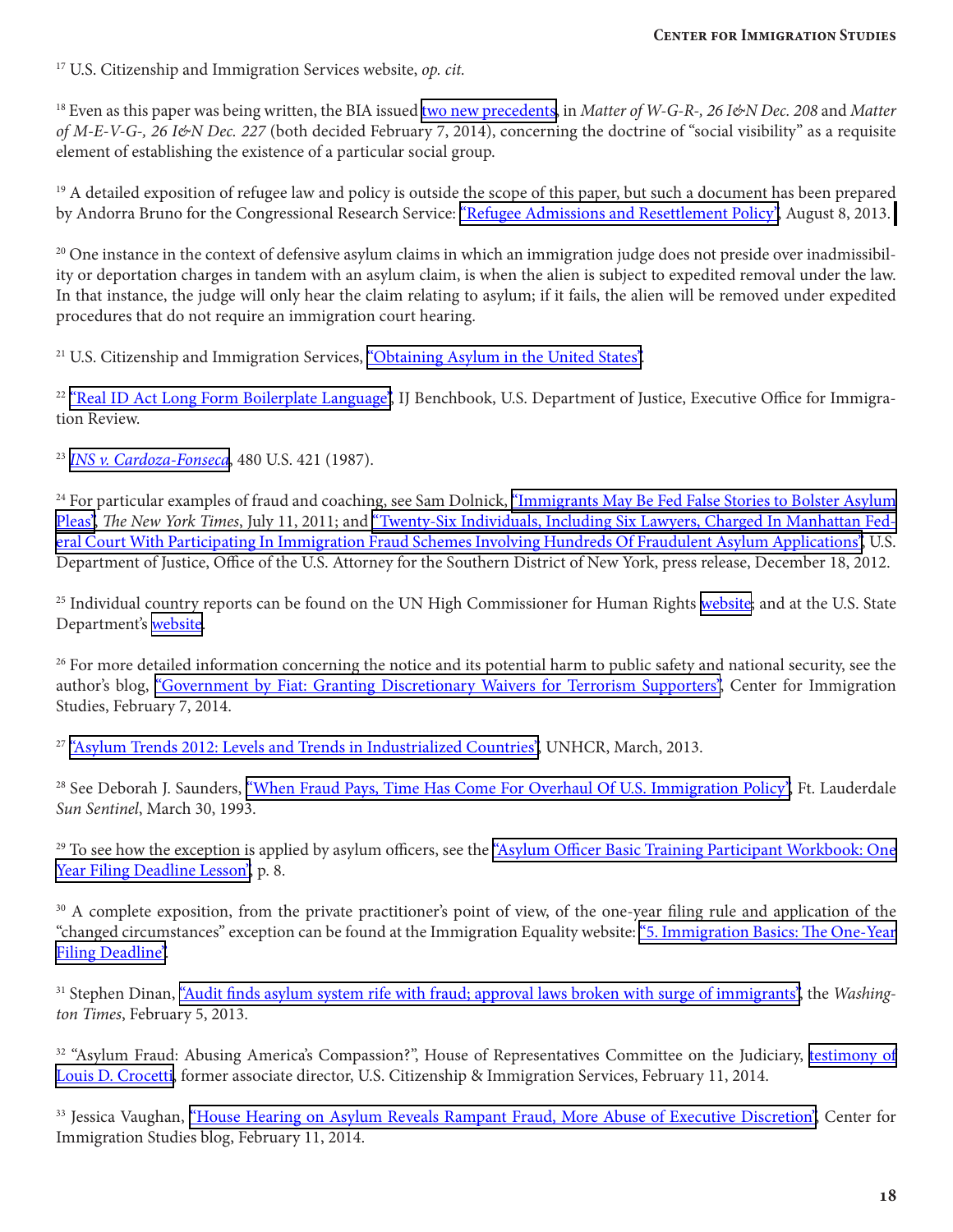34 HRIFA Section 903, which is found in Title IX of Pub. L. 105-277, Omnibus Consolidated Appropriations, 112 Stat. 2681 (codified at 8 U.S.C. § 1377), requires the following:

*"SEC. 903. COLLECTION OF DATA ON DETAINED ASYLUM SEEKERS.* 

*(a) IN GENERAL. — The Attorney General shall regularly collect data on a nation-wide basis with respect to asylum seekers in detention in the United States, including the following information:* 

*(1) The number of detainees.* 

- *(2) An identification of the countries of origin of the detainees.*
- *(3) The percentage of each gender within the total number of detainees.*
- *(4) The number of detainees listed by each year of age of the detainees.*
- *(5) The location of each detainee by detention facility.*

*(6) With respect to each facility where detainees are held, whether the facility is also used to detain criminals and whether any of the detainees are held in the same cells as criminals.* 

- *(7) The number and frequency of the transfers of detainees between detention facilities.*
- *(8) The average length of detention and the number of detainees by category of the length of detention.*
- *(9) The rate of release from detention of detainees for each district of the Immigration and Naturalization Service.* 
	- *(10) A description of the disposition of cases. "*

*(b) ANNUAL REPORTS. — Beginning October 1, 1999, and not later than October 1 of each year thereafter, the Attorney General shall submit to the Committee on the Judiciary of each House of Congress a report setting forth the data collected under subsection (a) for the fiscal year ending September 30 of that year.* 

*(c) AVAILABILITY TO PUBLIC. — Copies of the data collected under subsection (a) shall be made available to members of the public upon request pursuant to such regulations as the Attorney General shall prescribe.*

<sup>35</sup> ["ICE issues new procedures for asylum seekers as part of ongoing detention reform initiatives"](http://www.ice.gov/news/releases/0912/091216washington.htm), news release, Immigration and Customs Enforcement, December 16, 2009.

<sup>36</sup> The APA is codified at Title 5 of the United States Code, Subchapter II. 5 U.S.C. § 551 states in pertinent part, "(a)(1) Each agency shall separately state and currently publish in the Federal Register for the guidance of the public ... (D) substantive rules of general applicability adopted as authorized by law, *and statements of general policy or interpretations of general applicability formulated and adopted by the agency*." (Emphasis added.) The APA also requires federal agencies to promulgate such statements of general policy in the Federal Register sufficiently in advance to permit interested persons and groups to comment upon them, so that the agency may review the comments and take corrective actions based on the commentary prior to finalizing such policies.

<sup>37</sup> INA Section  $235(b)(1)(B)(ii)$ , codified as 8 U.S.C. § 1225 (b)(1)(B)(ii).

<sup>38</sup> "Asylum Fraud: Abusing America's Compassion?", House Judiciary Committee, [testimony of Hipolito Acosta](http://judiciary.house.gov/_cache/files/cf62c097-1d69-43aa-b4a0-cec7fbf4ca21/hipolitoacostafinaltestimony.pdf), former district director, U.S. Citizenship and Immigration Services and U.S. Immigration and Naturalization Service, February 11, 2014.

<sup>39</sup> Mark Metcalf, ["Built to Fail: Deception and Disorder in America's Immigration Courts"](http://cis.org/Immigration-Courts), Center for Immigration Studies *Backgrounder*, May 2011.

<sup>40</sup> For one discussion of the evolving thought regarding what constitutes a "particular social group", see <u>"Gender-Related Asy-</u> [lum Claims and the Social Group Calculus: Recognizing Women as a 'Particular Social Group' Per Se"](http://www.nycbar.org/pdf/report/FINAL%20%20Gender%20Related%20Asylum%20Claims.pdf), a report by the New York City Bar Association's Committee on Immigration and Nationality Law, March 27, 2003.

<sup>41</sup> Congress felt so strongly about enforced abortions and sterilizations that it also amended the law to prohibit the entry of any individuals "engaged in establishment or enforcement of forced abortion or sterilization policy". See, [8 U.S.C. § 1182E.](http://www.law.cornell.edu/uscode/text/8/1182e)

<sup>42</sup> See David North, ["DHS Inspector-General Writes a Stunning Report on USCIS"](http://www.cis.org/north/DHS-IG-writes-stunning-report-on-USCIS), Center for Immigration Studies blog, January 11, 2012.

<sup>43</sup> *[Gathungu, et al, v. Holder](http://media.ca8.uscourts.gov/opndir/13/08/122489P.pdf)*, United States Court of Appeals for the Eighth Circuit, No. 12-2489, decided August 6, 2013.